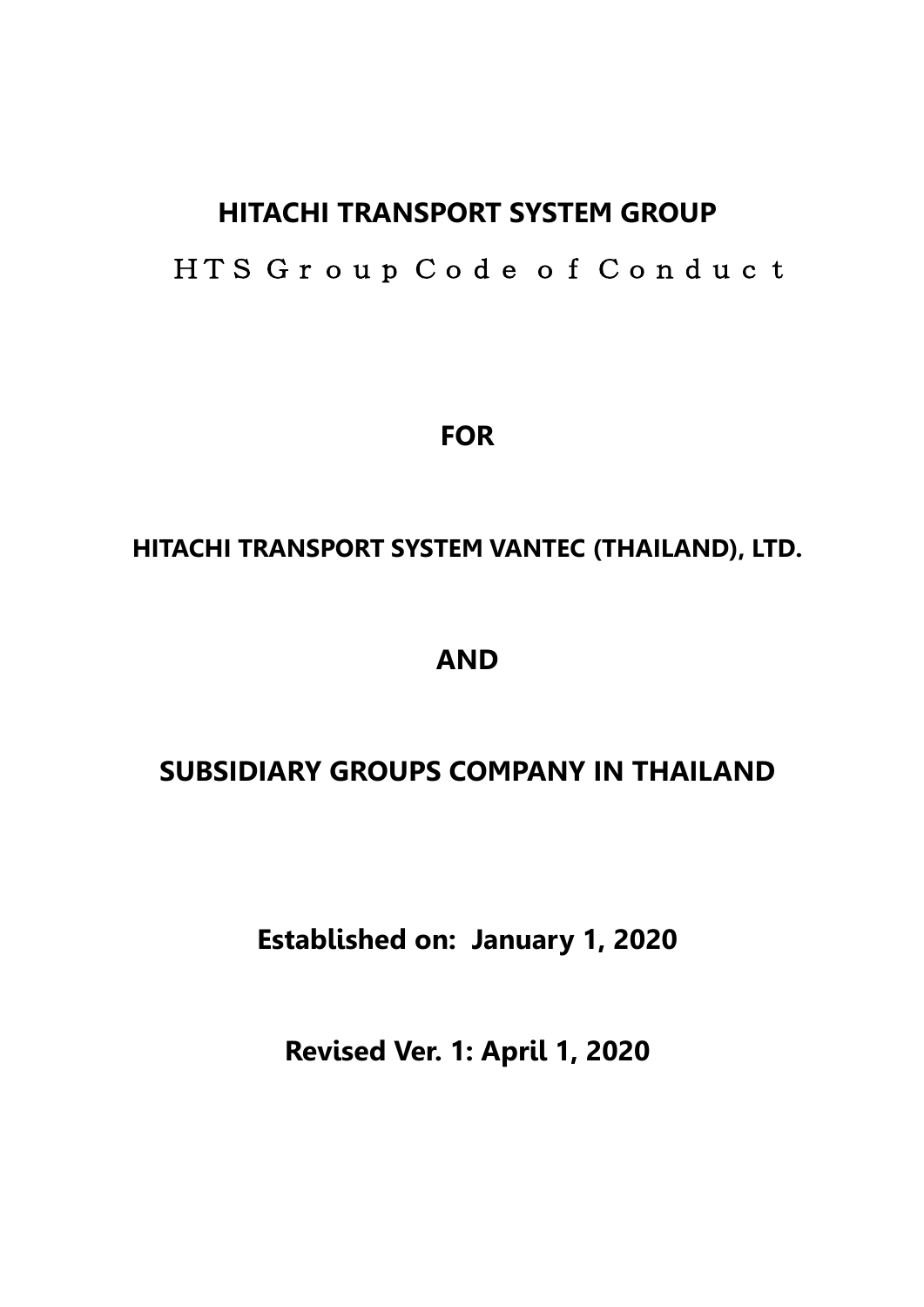# **Table of Contents**

| $\mathbf{1}$     |                                                                       |  |
|------------------|-----------------------------------------------------------------------|--|
| 2.               |                                                                       |  |
| 3 <sub>l</sub>   |                                                                       |  |
| $\overline{4}$ . |                                                                       |  |
| 5.               |                                                                       |  |
| 6.               |                                                                       |  |
| 7 <sub>1</sub>   |                                                                       |  |
| 8.               |                                                                       |  |
| 9 <sub>l</sub>   |                                                                       |  |
| 10 <sub>1</sub>  |                                                                       |  |
| 11 <sub>1</sub>  |                                                                       |  |
| 12.              | Compliance with Laws and Regulations Regarding Import and Export 19 - |  |
| 13.              |                                                                       |  |
| 14 <sub>1</sub>  |                                                                       |  |
| 15.              |                                                                       |  |
| 16.              |                                                                       |  |
| 17               |                                                                       |  |
| 18.              |                                                                       |  |
| 19               |                                                                       |  |
| 20.              |                                                                       |  |
| 21.              |                                                                       |  |
| 22.              |                                                                       |  |
| 23.              |                                                                       |  |
| 24.              |                                                                       |  |
| 25.              |                                                                       |  |
| 26.              |                                                                       |  |
|                  |                                                                       |  |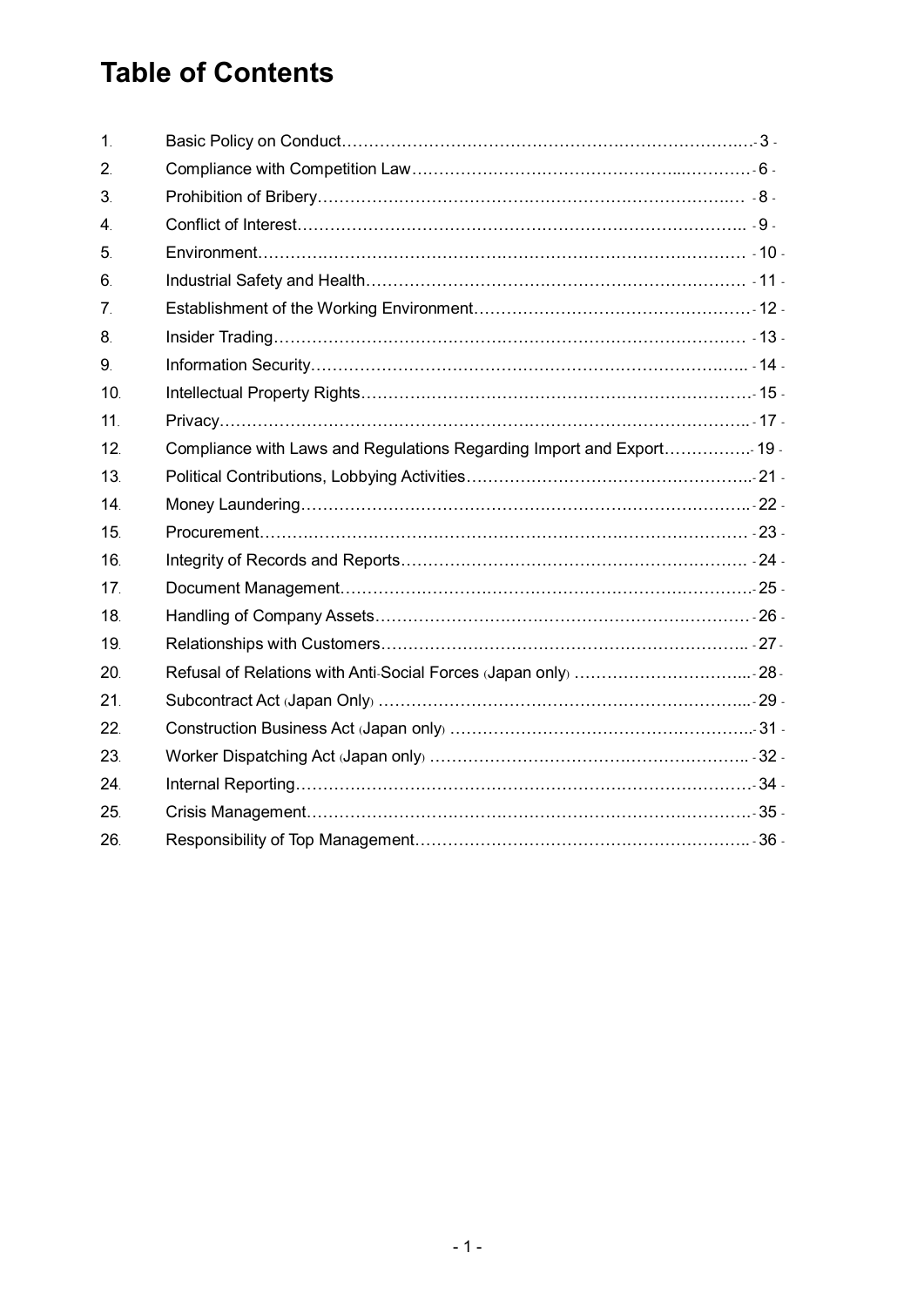### Introduction

Observance of laws and regulations is the basic requirement of compliance. However, observance of laws and regulations is the minimum requirement; in order to be accepted by the general public a company is expected to go beyond simple observance of laws and regulations and conduct business in accordance with social conventions. In other words, it is necessary to bring high ethical standards to the conduction of corporate activities.

Each one of us in the Hitachi Transport System Group needs to recognize that just one violation of laws and regulations we must comply with can mean the instant loss of the general public's confidence in the entire HTS Group, and as such it is imperative that we conduct business honestly and fairly.

This Code of Conduct specifies how each of us should act in the Group's corporate activities based on the "Conduct Policy" established to put the "Management Principles" and the "Management Vision" of the company into concrete shape.

You are requested to gain a good understanding of the content of the Code of Conduct and act in accordance with it so that the HTS Group can continue to enjoy the trust and confidence of the general public.

If you are unsure about what the right course of action is, ask yourself the following questions.

- $\cdot$  Is the action legal?
- ・ Does the action violate the Code of Conduct or corporate rules and regulations?
- ・ If you take the action, can you talk about it confidently with third parties and competent authorities?
- ・ If you take the action, can you talk about it confidently with family and friends?
- ・ Would there be no problem if the action were to be reported in mass media?



Diagram 1: Conceptual Diagram of Compliance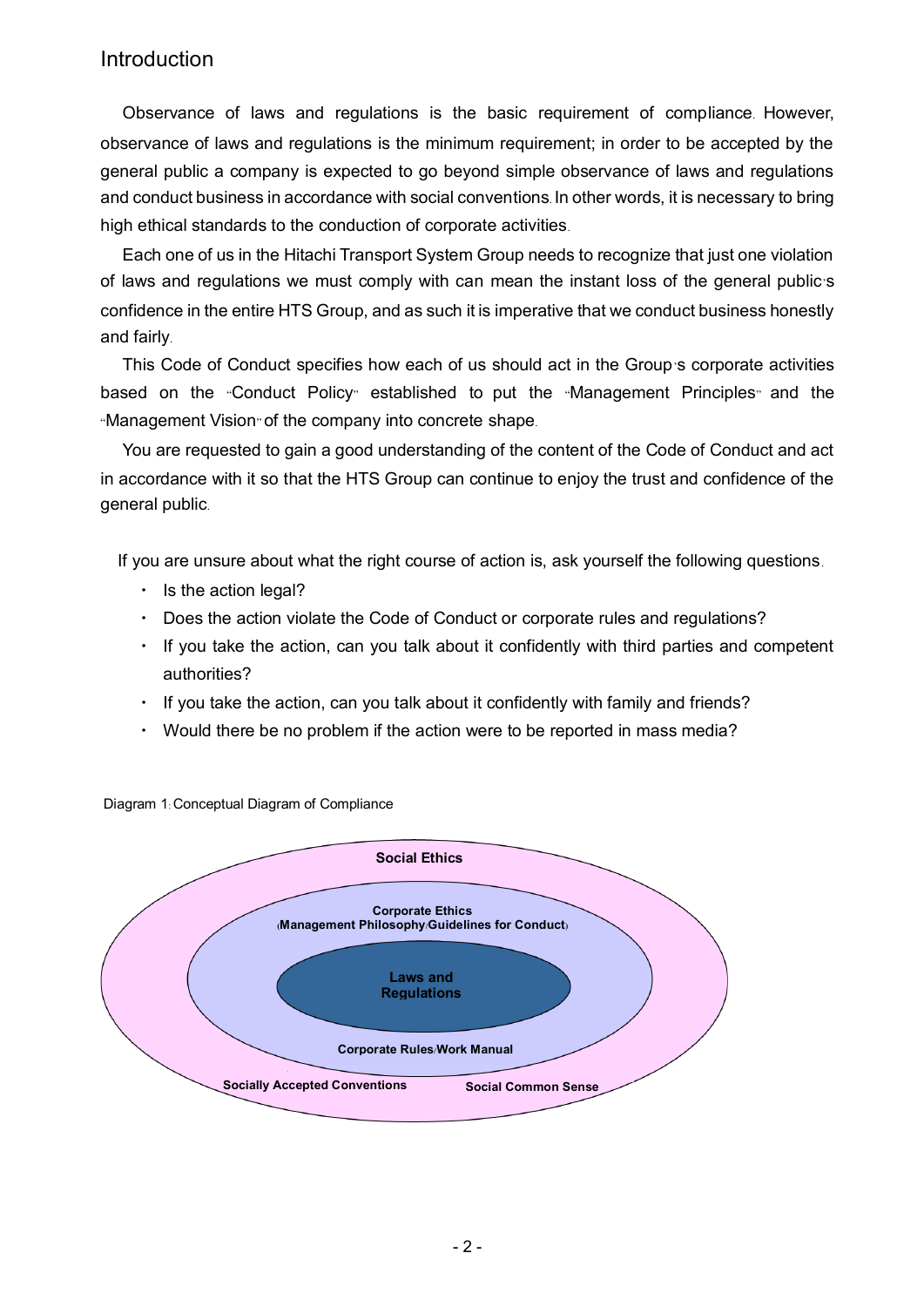### 1. Basic Policy on Conduct

The following conduct is required of every officer and employee of the HTS Group at all times.

- (1) Respect for Human Rights
	- 1) Do not discriminate based on gender, nationality, race, ethnicity, religion, creed or skin color, etc.

Respect the culture and customs of each country and each region, and show respect to human rights such as equality and dignity. Endeavor to act with sincerity and fairness.

- 2) Eradicate child labor, and do not force compulsory labor.
- 3) Stay out of any harassment in the workplace, and have zero tolerance for such harassment.
- 4) Endeavor to jointly resolve issues through authentic and constructive dialogue between management executives and employees base on international norms while acting in accordance with the laws, regulations and labor practices of each country and each region.
- 5) Understand the potential for human rights violations in advance, establish systems to prevent them, and conduct appropriate human rights due diligence according to the social background in countries and regions where business is conducted and the characteristics of businesses, products and services.

(\*) Specific examples of prohibited conduct

- 1) Discriminatory recruitment and treatment of employees based on gender, nationality, race, ethnicity, religion, ideology, skin color, or other status.
- 2) Causing children under the age of 15 (under the age of 14 in developing countries) as defined by international conventions--in other words, children of the age prescribed by laws to have the right to receive compulsory education--perform the same work as adults.
- 3) Assigning children under the age of 18 any dangerous or harmful work that is injurious to health, safety, or morals, or that hinders sound mental and physical growth (for example, work that subjects the worker to physical or mental abuse; work performed in mines, underwater, or in dangerous high or enclosed places; work that involves use of dangerous machines; work that involves use of chemical substances or is performed in high-temperature or noisy workplaces; work that involves long working hours; night work; work that places unreasonable constraints on the worker, etc.).
- 4) Use of children under the age of 18 for purposes of forced or compulsory labor, bonded labor, work in the nature of serfdom, soldiering in conflicts (forced conscription), human trafficking, prostitution, pornography, or sale of illegal drugs, etc.
- 5) Compelling workers to work against their will by means of violence, intimidation, confinement, or other unjust restraint on mental or physical freedom.
- 6) Use of or engagement in sexually related language or acts (asking about sexual relationships, purposely spreading information of a sexual nature, etc.) or sexual behavior (forcing sexual relations, unnecessary physical touching, spreading of obscene pictures, etc.) against the will of the other person in a manner unpleasant or uncomfortable for that person, or to tolerate such language, acts or behavior.
- 7) Abuse of positions of authority beyond ordinary course of work to continually use or engage in language or acts that infringe a person's character or dignity, deteriorate work relationships, or cause anxiety over the possibility of losing one's employment, or to tolerate such situation.
- 8) Engaging in or tolerating any harassment against a female worker who is pregnant,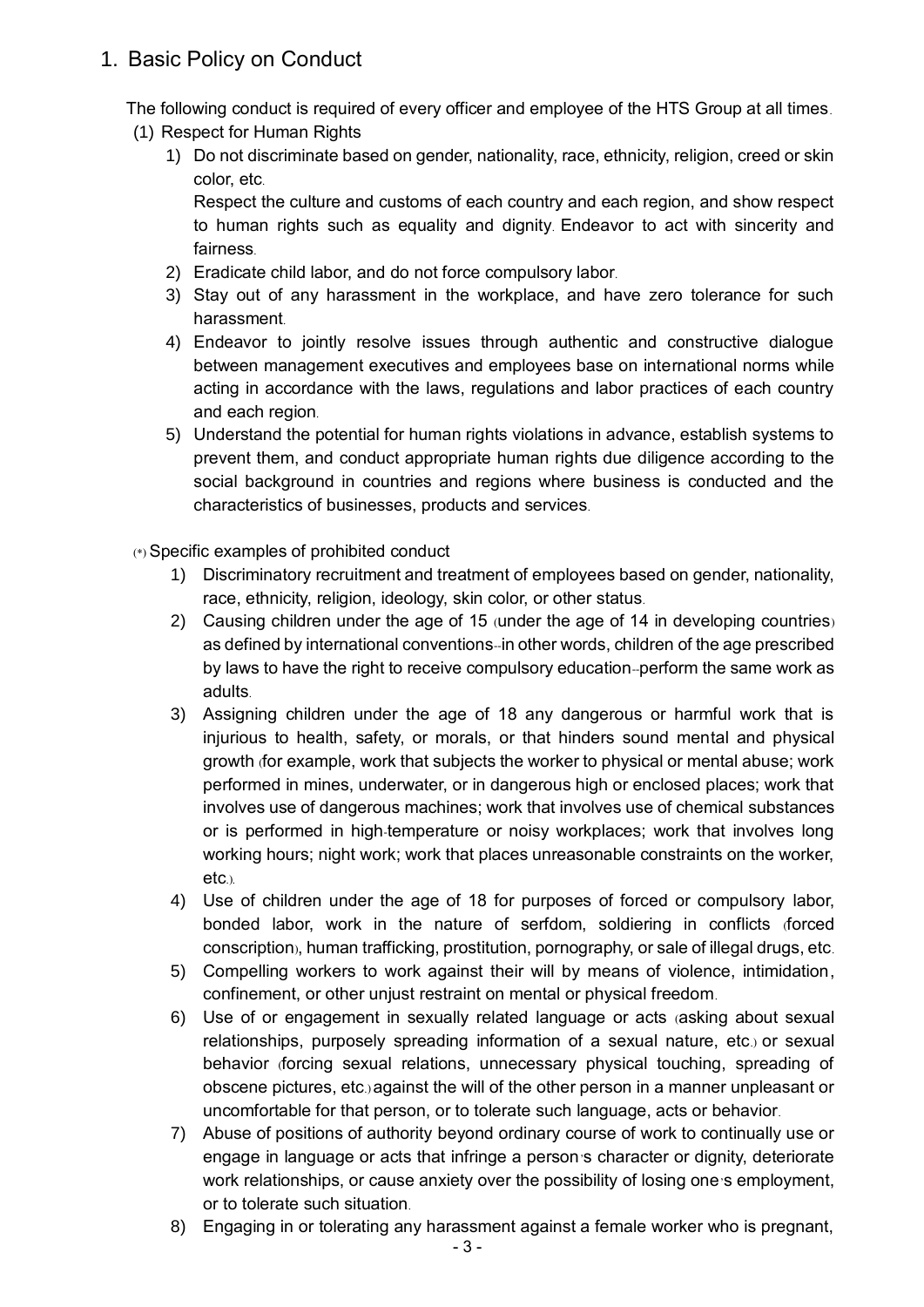such as compelling to retire, withholding work assignment, or assigning unreasonably hard work.

- 9) Engaging in or tolerating any harassment (continual verbal abuse or abusive behavior) that are injurious to the other person.
- 10) Discriminating a person on the basis of gender and annoying that person by using or engaging in any language or act that emphasizes stereotypical male and female roles.
- 11) Impeding the freedom of association of workers and the exercise of the right to collective bargaining.  $\le$ Provisions 2), 3), 4), 5), 11) above are included in conventions of the ILO

(International Labour Organization).>

In the event a human rights violation occurs, promptly rectify it and provide redress through the appropriate procedures inside and outside the company.

- (2) Compliance with Laws, Regulations, and Rules
	- 1) In the execution of business by the company and its employees, comply with the provisions and spirit of laws and regulations that are applicable in the countries in which business activities are conducted.
	- 2) Endeavor to fully respect international norms expected of a global company in countries and regions where the establishment and enforcement of laws may be inadequate.
	- 3) Comply with the rules and regulations established by the company.

(\*) Specific Examples of Prohibited Conduct

- 1) Engaging in any business that requires authorization from competent authorities without obtaining such authorization.
- 2) Engaging in acts that are prohibited in the conduct of business.
- 3) Engaging in any business that requires personal qualification when you do not hold such qualification.
- 4) Engaging in acts that violate the company's work regulations and rules.
- 5) Forming an agreement with other companies that is not in accord with the company's approved standards and procedures.
- (3) Focus on the Importance of Our Relationship with Society

In the business continuity efforts, it is necessary for a company to maintain good relationships with diverse stakeholders including employees, customers, business connections, suppliers, shareholders, local communities, and municipal governments and central administrative organs it is involved with in the course of company management.

To achieve this, a company must, of course, pay taxes and comply with laws and regulations, and also provide safe and reliable services, respect human rights, promote fair business activities, strive for increasingly sound corporate governance, undertake activities to protect the environment, and address local community issues. Company management must not pursue only business profit; companies are also expected to fulfill their corporate social responsibility (CSR).

Companies that conscientiously practice CSR are trusted by the public, and their employees can approach their work with a sense of purpose and mission, confident that they are meeting the expectations of the public, and proudly introduce the company they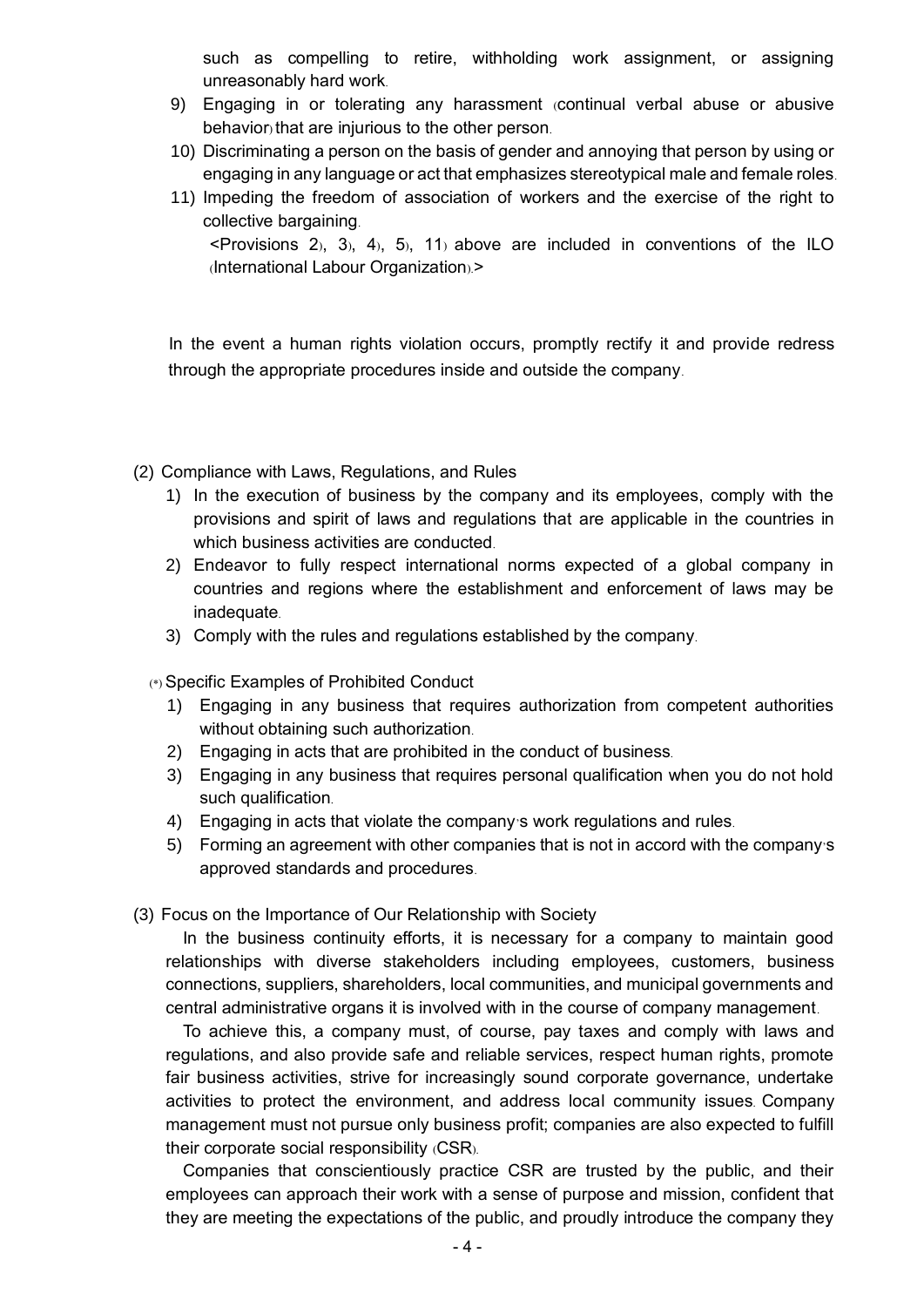work for and the work they do to their own family.

The business activities of the HTS Group must be carried out with a continuing emphasis on the importance of our relationship with society.

Furthermore, along with endeavoring to develop technologies and provide services that contribute to the advancement of society, it is also necessary to endeavor to correctly recognize and utilize operations and the impact these technologies and services have on society.



Diagram 2: Stakeholders Correlation Diagram

### \*Respect for the Corporate Brand

The source of a company's brand power and the key for enhancing it is that every person working for the company engages in business activities with pride and a sense of unity. If the company does not comply with laws and regulations and fulfill its responsibility to society, its employees naturally will not be able to take pride in the company. When employees can be proud of their company, working there is a pleasure and this attitude on the part of each employee is conveyed to the company's business connections and other stakeholders and further enhances the corporate brand.

With the awareness that each of us underpins the corporate brand, let's move forward to further enhance the HTS Group brand and continue to be a company that all of us can take pride in.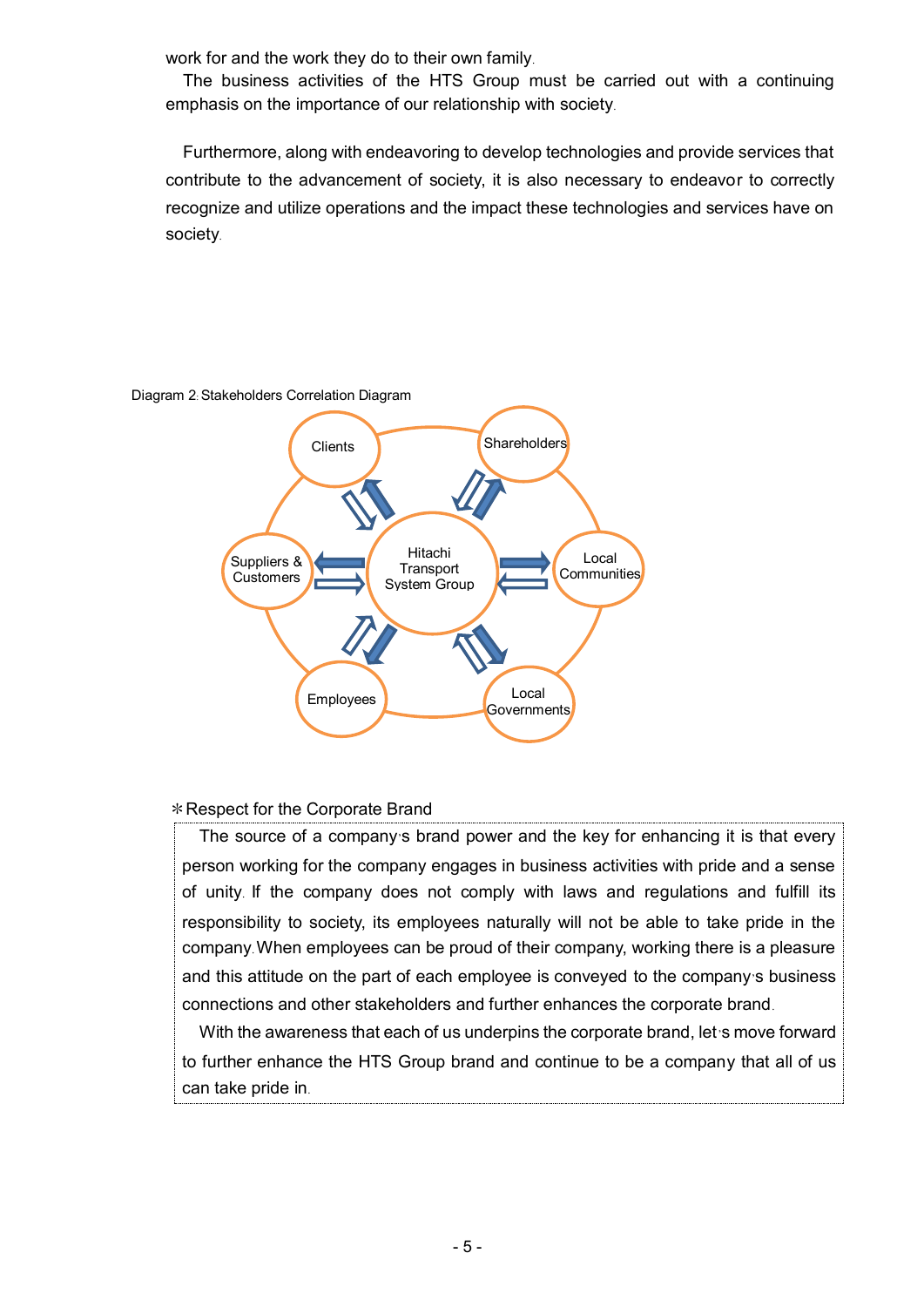### 2. Compliance with Competition Law

Laws formulated with the objective of achieving free and fair competition in the marketplace are generally called competition laws. In response to economic globalization and marketoriented economic reform, enactment of competition law is moving forward and the number of countries and regions with a competition law is increasing. We must not engage in any act that violates competition laws of any country for whatever reason, be it for successful conclusion of business negotiations, achievement of profit goals, or the direction of a supervisor. Even an act done in one's own country may be subject to penalty by extraterritorial application of the laws of other countries if it has an effect in other countries.

The HTS Group does not tolerate any act that violates the competition laws of other countries.

### (Conduct Required)

- 1) Conduct fair and transparent business dealings with all business connections.
- 2) Whenever coming into contact with competitor companies intending to engage in prohibited anti-competitive activities, always refuse to become involved in such activities.
- 3) In the course of meetings and consultations with competitor companies, if you feel that any of the content of discussions risks constituting a prohibited activity (activities described in \*2)below), immediately terminate the meeting, leave the meeting venue, and record the content of the discussions.
- 4) During meetings of trade associations, if member companies engage in any activity that constitutes or is liable to constitute an anti-competition activity (activities described in \*2) below), either express opposition to the activity or immediately leave the meeting venue and record the content of the activity.
- (\*) Examples of competition law violations
	- 1) Making consensus and agreements between or among competitor companies that hinder fair competition.
	- 2) Disclosing any confidential information that can impact markets (including information regarding prices, bidding, price reductions, terms of agreements, costs, profit, and other trade secrets that give companies a competitive advantage) to competitor companies.
	- 3) Participating in an arrangement for adjustment of orders placed by government agencies.
	- 4) Participating in bids for work orders that you do not intend to receive, at the request of other companies, or inducing other companies to participate in bids for work orders they do not intend to receive.
	- 5) Setting discriminatory prices that give particular business operators an advantage.
	- 6) Dividing up markets and customers with competitor companies.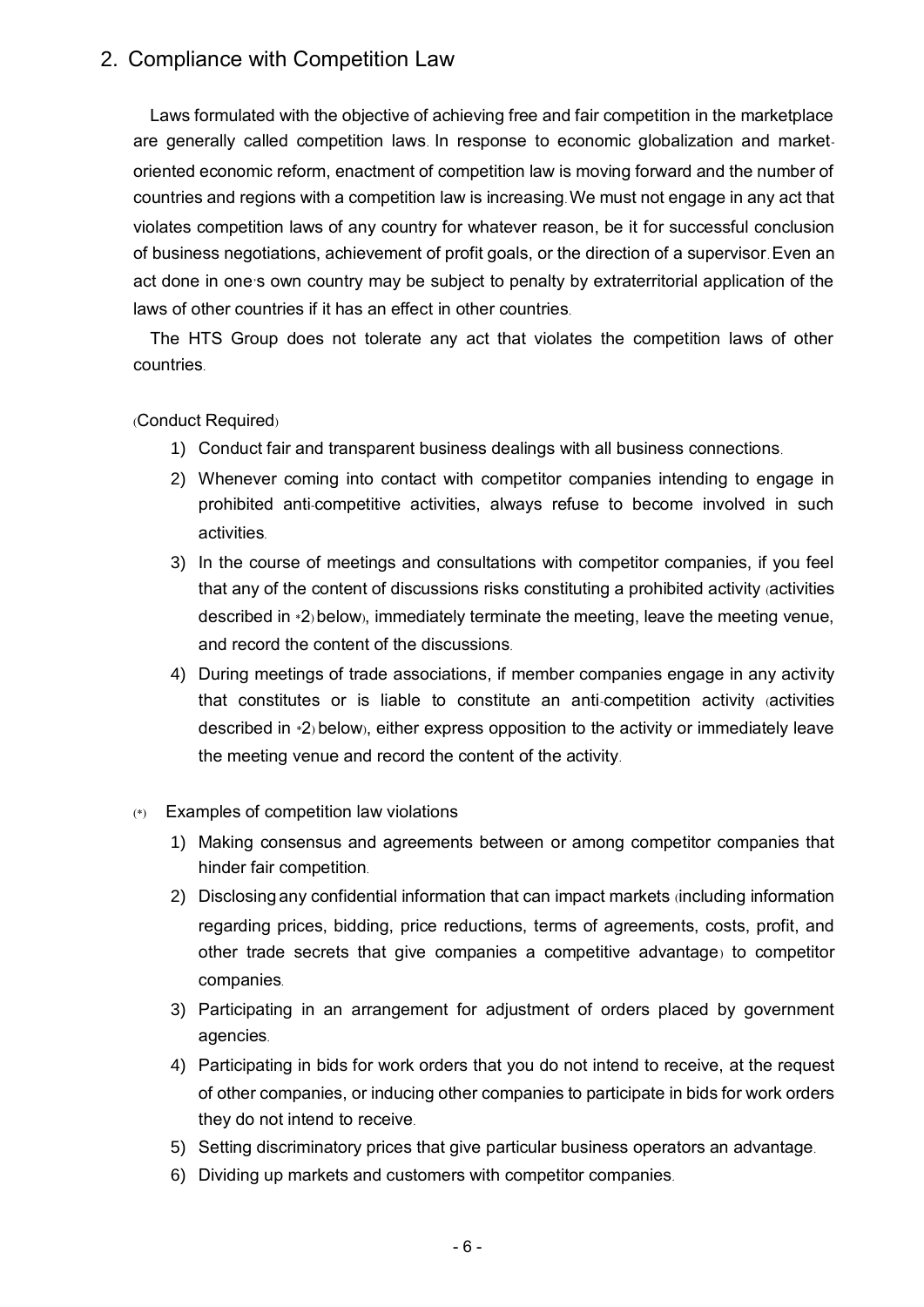\*What is a cartel?

A cartel is a group of business operators (including business cooperatives) that communicate with each other to jointly set matters including types of products produced, product prices, and sales and production amounts that rightfully should be decided by each business operator independently.

#### \*Main types of cartels

| Price fixing           | A type of cartel in which the participating competitor companies<br>discuss and set prices to wrongfully obtain higher profit.                       |
|------------------------|------------------------------------------------------------------------------------------------------------------------------------------------------|
| Output<br>restrictions | A type of cartel in which the participating companies reduce<br>manpower or facility operating time, etc. to adjust production<br>and sales amounts. |
| Market allocation      | A type of cartel in which participating companies decide in<br>advance the regions in which and companies with whom they<br>will do business         |

\*What is extraterritorial application of competition law

Extraterritorial application of competition law means to apply the competition law of one's own country to acts carried out in foreign countries that have the effect of restricting market competition in one's own country (for example, application of the competition law of one's own country against a foreign exporter of a product imported by one's own country for participating in a price cartel).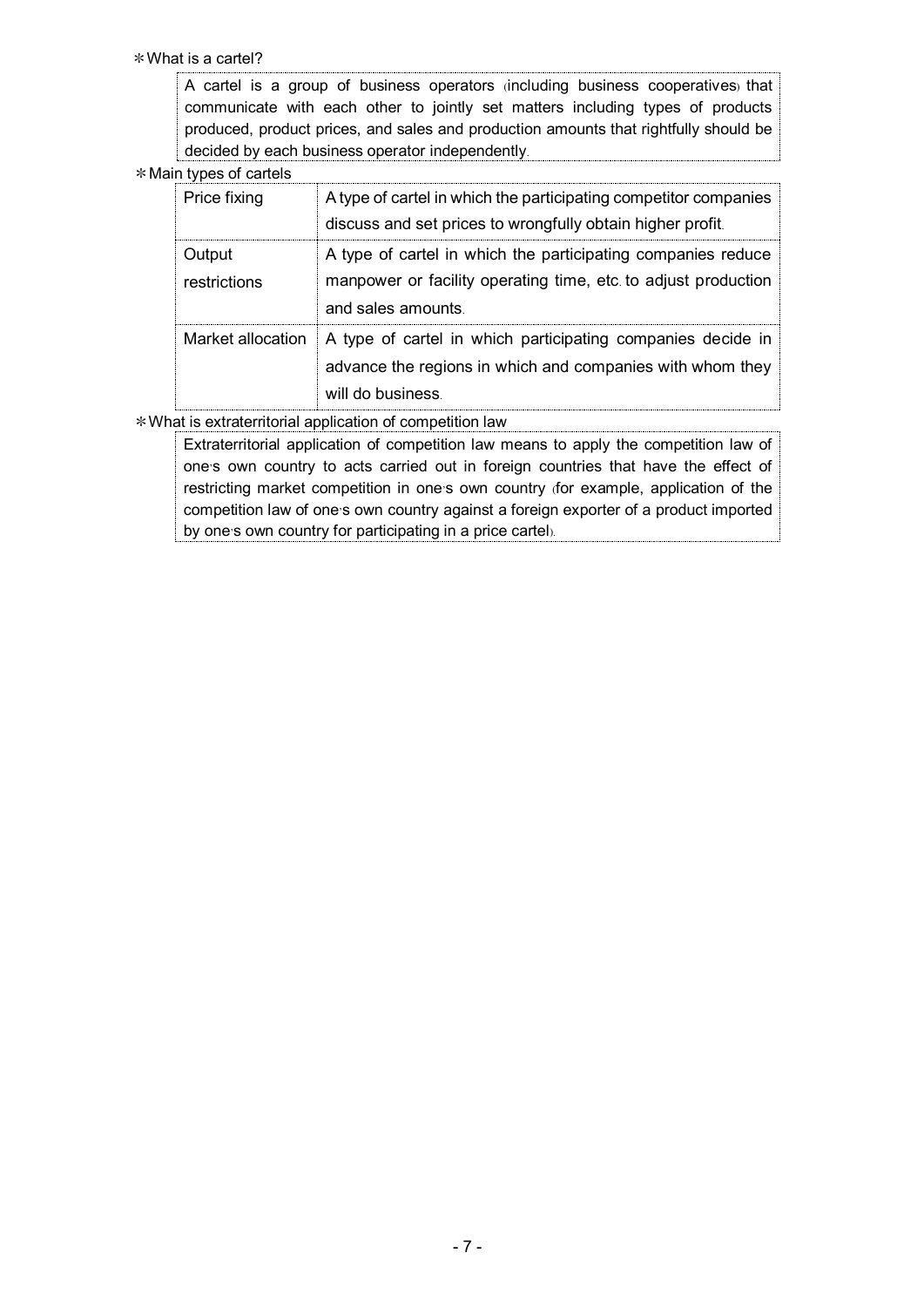### 3. Prohibition of Bribery

Countries around the world are moving in the direction of establishing strict penalties for crimes of bribery.

If government officials, etc. accept, demand, or promise to accept a bribe in connection with their work duties, this constitutes the crime of accepting a bribe. If you give, offer, or promise to give a bribe, this constitutes the crime of giving a bribe. A bribe does not have to be in the form of money; if it is something that confers benefit to the receiver then it constitutes a bribe. Furthermore, it could constitute a bribe even if it is given in connection with legitimate work activities. There are also some countries in which private citizens can be subject to penalties for giving and accepting bribes in connection with transactions.

The HTS Group does not tolerate any act of bribery.

(Conduct required)

- 1) Refrain from offering, promising to give, or giving a bribe to a government official directly or indirectly in the form of special treatment that influences actions and decisions or confers personal benefit for the purpose of acquiring or maintaining work orders for whatever reason or purpose. This also basically applies to bribery of private citizens, so you must be fully aware of and comply with the regulations of each country when making decisions in such matters.
- 2) Have zero-tolerance for bribery, including the act of offering, promising, or providing bribes to government officials, etc. by business connections and agents in regard to the business of the HTS Group.
- 3) Keep business-related gifts and entertainment within a reasonable range that is in accordance with local customs and practices, and avoid gifts and entertainment that are excessive or inappropriate.
- 4) Avoid engaging in any act that can be construed as bribery from the viewpoint of third parties.
- 5) Avoid making facilitation payments in countries that prohibit paying such small sums for the purpose of facilitating smooth procedures in connection with government services (excluding, however, when you risk danger to life, body, or freedom for refusing a request for a facilitation payment).

\*Specific examples of bribery (excerpted from "Guidelines for the Prevention of Bribery of Foreign Public Officials<sup>®</sup> (Ministry of Economy, Trade and Industry: Japan)

- 1) Provision of a sports car, etc. to a foreign public officials, etc.
- 2) Frequent provision of gifts to foreign public officials, etc., even if such gifts are inexpensive.
- 3) Gifts of coupons or gift certificates that are cash equivalents, or easily convertible to cash, to foreign public officials, etc.
- 4) Priority hiring by group companies of family members of foreign public officials, etc.
- 5) Invitation of the families of foreign public officials to a resort area with little connection with the company's products and services.
- 6) Appointment of a company with connection to a foreign public official as the company's agent or consultant.
- 7) Payments made immediately prior to bidding regardless of the price or economic value of the physical object paid for.

\* Foreign public officials are governed by the OECD Convention on Combating Bribery of Foreign Public Officials in International Business Transactions; transactions between private individuals or entities are governed by the respective laws and regulations of each country.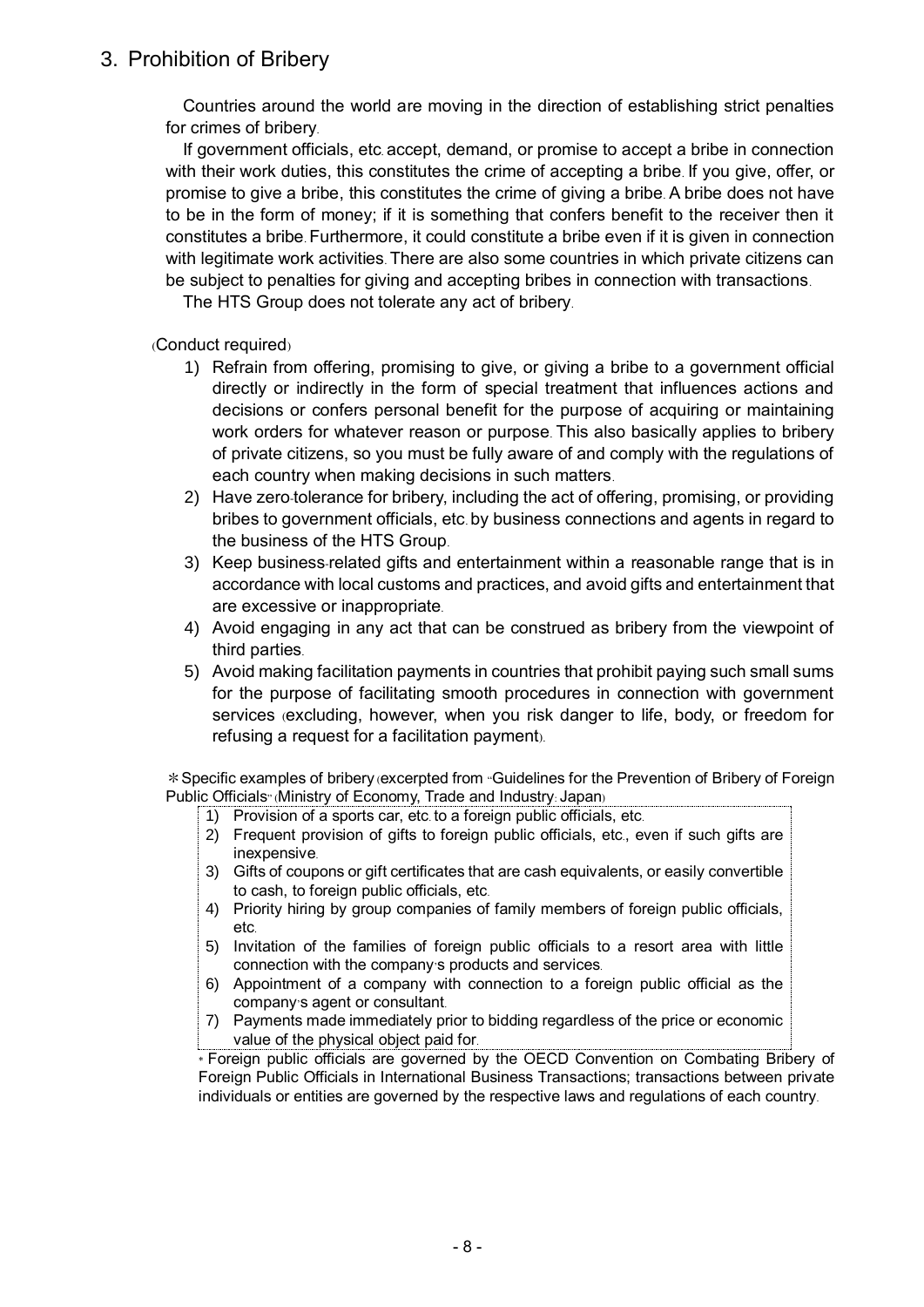### 4. Conflict of Interest

Conflict of interest occurs when the obligations and interests related to duties performed by an individual conflict with the individual's personal interests. If you sacrifice the interests of the company to conduct transactions in the aim to obtain benefit for yourself or third parties, such conflict of interest transactions may damage the company. Even if it only appears that acts where there is a conflict of interest are being committed, this may cause the company to lose the public's trust. Avoid use of an individual's position in the company for personal benefit that may generate conflicts of interest arising in the relationship between the individual and work duties. Each employee's conduct must always aim for the best interests of the HTS Group.

(Conduct required)

1) When there is the possibility of a conflict of interest, disclose all of the circumstances to the company and promptly take all measures to resolve the conflict of interest if required to do so by the company.

(\*) Specific examples of prohibited conduct

- 1) Providing a company director with gifts or loans from the company without authorization from the company.
- 2) Buying and selling between company directors and the company.
- 3) Placing an order at higher than normal prices with companies where your friends or relatives work.

### $\square$ Examples of suspected conflict of interest

(Transactions conducted in the aim of obtaining benefit for yourself or third parties that sacrifice the interests of the company)



\* Proper business transactions pose no problem.

\*Regulations governing transactions that may cause conflict of interest are not applicable to transactions between a parent and its wholly-owned subsidiary (a relationship under which a company holds 100% of the shares of its affiliate either directly or indirectly) because the parent and its whollyowned subsidiary have the same shareholder(s) in common in effect.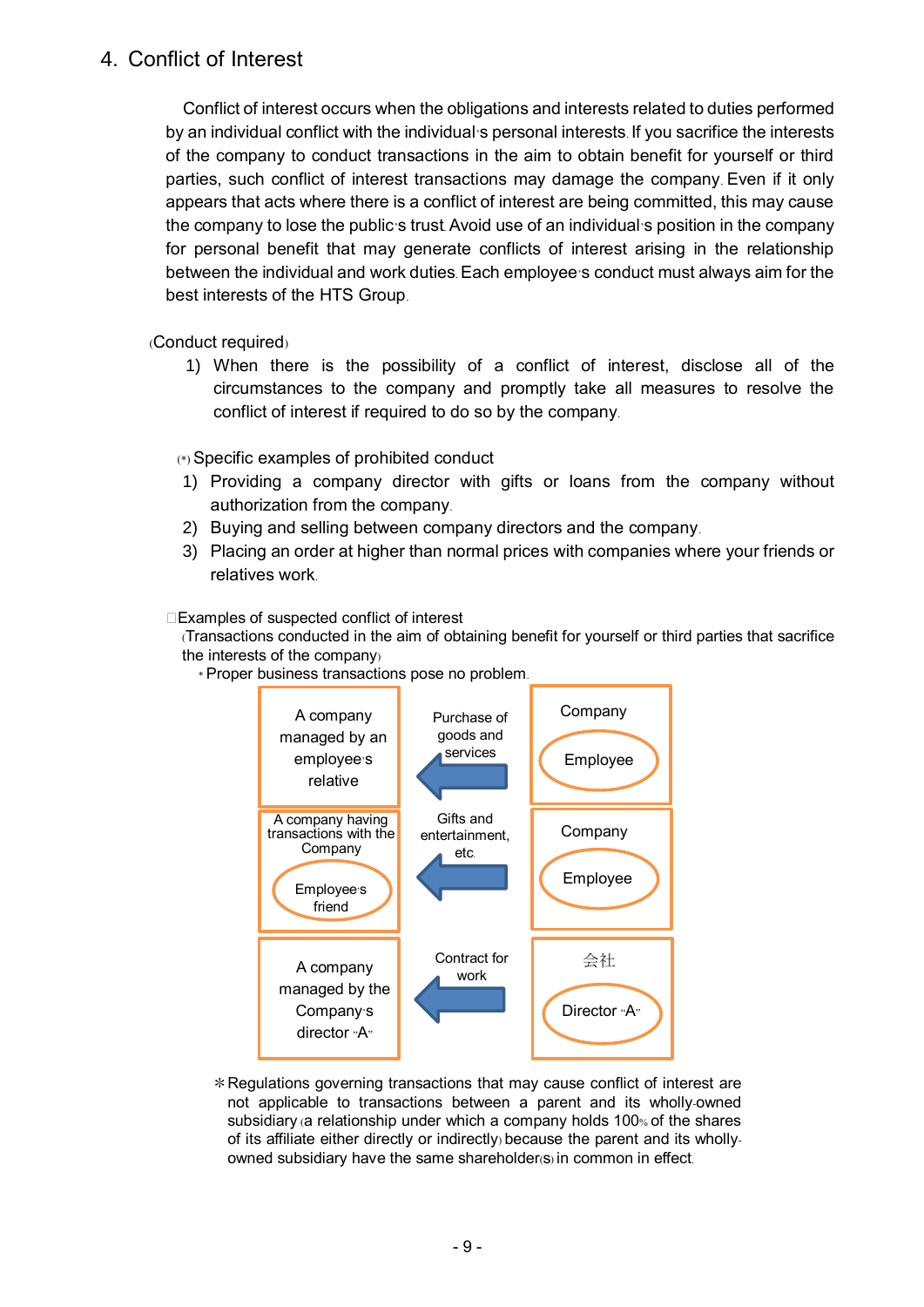### 5. Environment

Global warming and a variety of other environmental issues are increasing in severity and resolution of global-scale environmental issues poses major challenges for society. Corporate activities have a major impact on the global environment. As a member of the global community, the HTS Group has an obligation to make every effort to reduce the environmental load of greenhouse gases, waste, and hazardous chemical substances, etc. In view of this obligation, addressing environmental issues becomes an extremely important element of corporate management. Bringing corporate activities into harmony with environmental needs is one of the challenges we must give top priority to.

### (Conduct required)

 $\Box$ Compliance with laws and regulations

Make every effort to protect the environment by complying with applicable laws and regulations, ordinances, and rules regarding the environment in Japan and all other countries and, when necessary, set self-imposed standards that exceed the provisions of such laws, etc.

□(Environmental Cooperation)

Always keep in mind environmental responsibility in carrying out daily work activities. Also, be aware that global environmental issues are challenges shared by all mankind; work in cooperation with local communities, government agencies, customers, business connections, and all other stakeholders in the HTS Group to address environmental issues.

### $\Box$ (Reduction of environmental load)

Promote the following activities in the aim to reduce environmental loads and prevent air, water, and other environmental pollution.

- 1) Activities that conserve energy and electrical power, introduction of energyefficient equipment to reduce carbon dioxide and other greenhouse gases.
- 2) Eco-driving, introduction of eco-friendly vehicles to reduce carbon dioxide and other greenhouse gases and harmful exhaust gas.
- 3) Reduction, reuse, and recycling of waste materials to promote resource recycling.
- 4) Reduction of the quantity of water and paper used to promote effective use of resources.
- 5) Appropriate maintenance of vehicles and environment-related facilities such as water and oil separators to prevent water pollution and other types of pollution caused by oil leakage.

#### What are the 3Rs?

| 3Rs: Reduce, Reuse, and Recycle                                         |
|-------------------------------------------------------------------------|
| · Reduce: Use products and materials wisely to promote waste reduction. |
| Example: Don't buy or receive things you don't need.                    |
| · Reuse: Reuse things as many times as possible.                        |
| Example: Give things no longer needed to other people who can use them. |
| · Recycle: Recycle waste as a resource.                                 |
| Example: Correctly separate waste materials.                            |
| Use products made from recycled waste.                                  |
|                                                                         |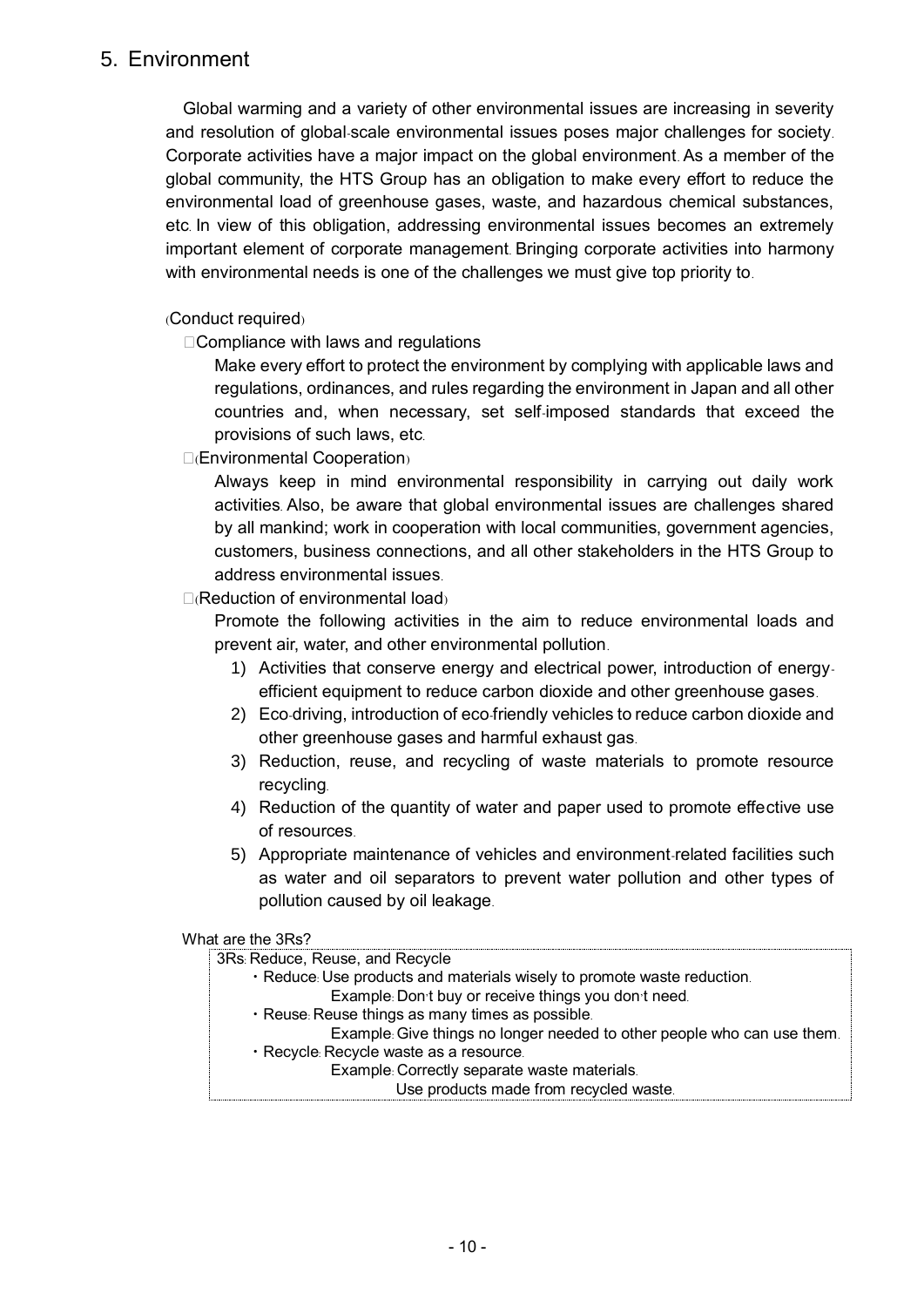# 6. Industrial Safety and Health

Companies are required to appropriately manage and implement activities to ensure industrial safety and health.The HTS Group must proactively implement measures to ensure the safety and health of its employees and maintain high standards of safety and health.

(Conduct required)

- 1) Promote safety and health activities initiated by managers in which employees participate.
- 2) Comply with all applicable laws, regulations, and rules regarding occupational safety and health.
- 3) Create and maintain safety workplace environments to prevent the occurrence of industrial accidents.
- 4) Act in conformance with rules for workplace safety and work standards.
- 5) Provide safety and health instruction and direction in the aim to eliminate unsafe work areas.
- 6) Undertake measures and activities to maintain and promote the health of employees and create workplace environments that facilitate performance of work duties.

(Specific requirements for compliance)

- 1) Call attention verbally to the move of vehicles during driving operations and use the pointing and calling method when operating forklifts.
- 2) Wear safety equipment (safety helmet, safety shoes, gloves, safety goggles, etc.) in compliance with relevant laws and regulations and company rules.
- 3) Implement 5S activities in your work area for the tools and machinery you use and in passageways.
- 4) Hold meetings before beginning work to inform employees of work procedures and methods and inherent risks.
- 5) Implement risk management for work environments, methods, and content.

### (\*) Specific examples of prohibited conduct

- 1) Violation of speed limits, overloading, driving while intoxicated and overworked driving, driving without a license, and other violations of laws and regulations.
- 2) Performing work in unsafe conditions (protruding loads, etc.), and engaging in unsafe actions (running in passageways and on stairways, etc.).

### □Safety basics

- -
	- $\le$ seisou $>$ Keeping things cleen  $\le$ teiryou $>$ Decide on Quantity
	- $\leq$ seiketsu $\geq$ Keeping hhings neat
	- $\le$ sitstuke $>$ Maintaning Disciplune
- 5S:<Seiri>Keeping order 3Tei:<Teii>Decide where things belong
	- $\le$ seiton $>$ Staving organized  $\le$ Teihinn $>$ Decide on what Product
		-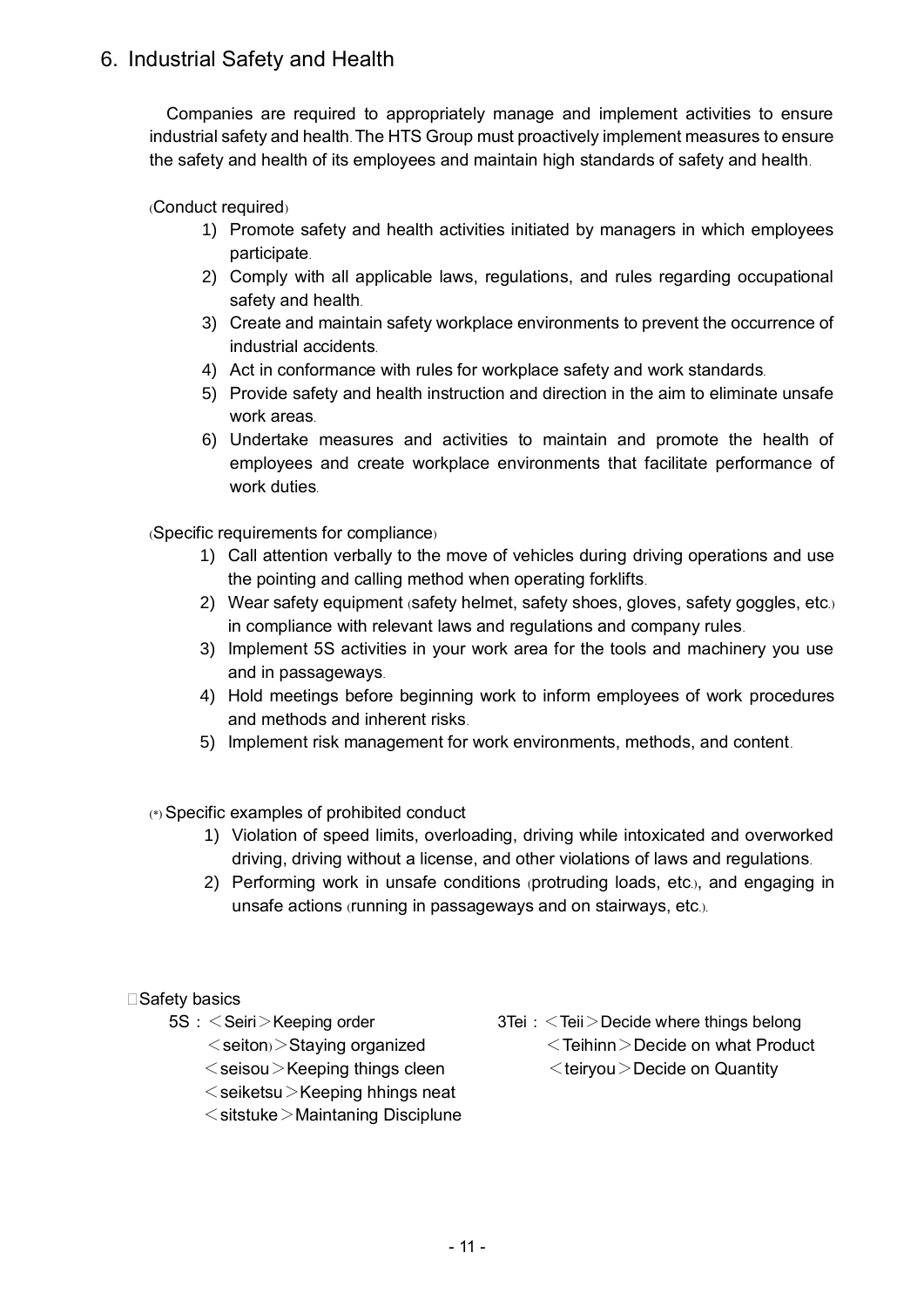# 7. Establishment of the Working Environment

Companies must endeavor to create a workplace in which each employee can work with satisfaction, fulfillment and motivation to realize sustained growth as an organization and as individuals through the realization of flexible work styles and the respect of diverse values.

Furthermore, companies are required to make the necessary investments in education such as for skill development to enable employees to fully demonstrate their abilities. In addition, employees must constantly strive to achieve self-improvement, and superiors must provide fair and appropriate management, guidance and development to subordinates in an effort to improve their skills.

(Conduct required)

- 1) Create a day-to-day workplace culture and systems, provide ample communication, and realize work styles in consideration of the work-life balance of employees.
- 2) Utilize systems for balancing work with childcare and family care.
- 3) Utilize internal training systems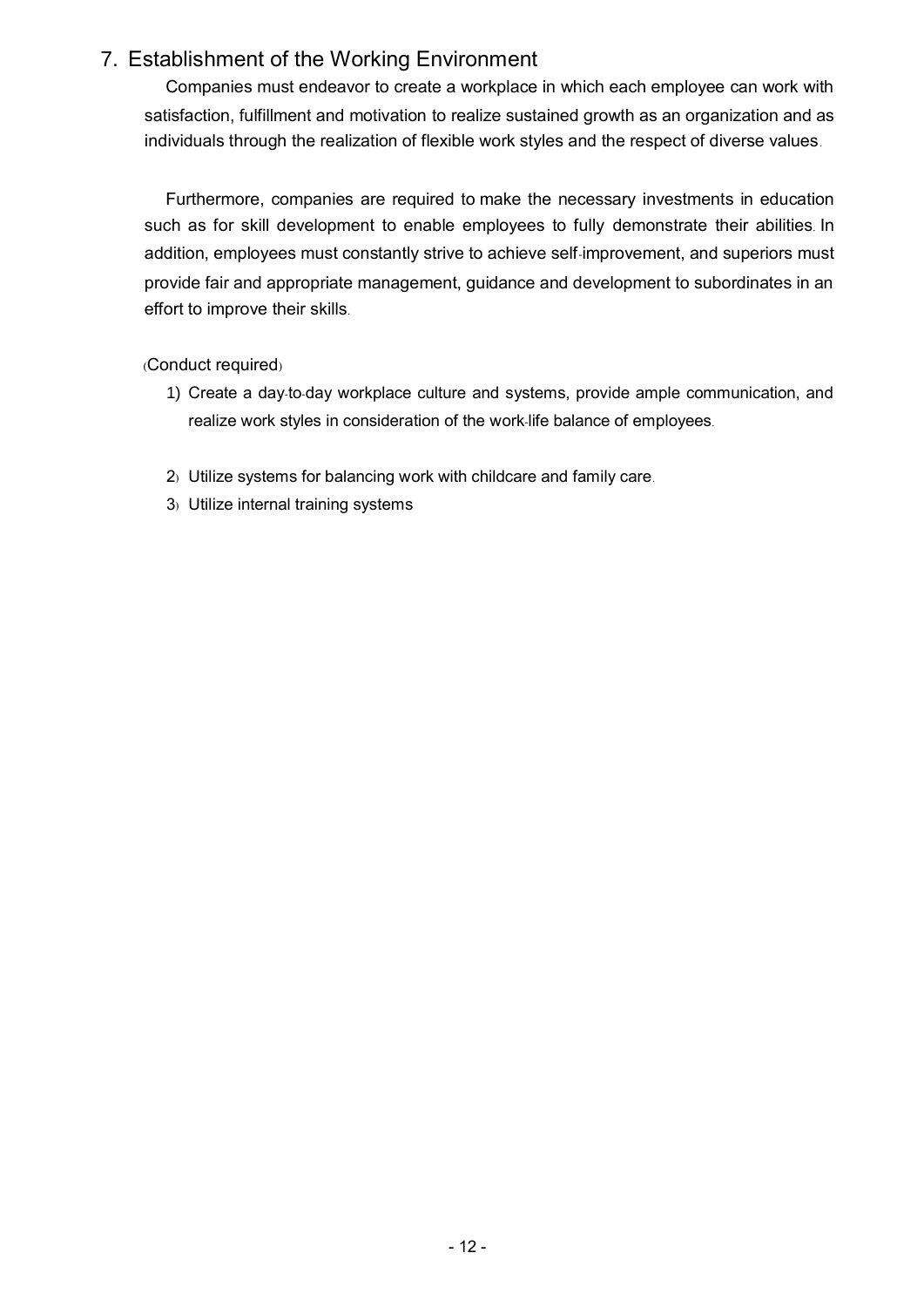## 8. Insider Trading

Insider trading means the act of trading company shares by persons in a position to access a company's internal information who use their position to obtain confidential information that can impact markets and trade company shares based on such information before it is made public. Insider trading puts general investors unaware of such information at a disadvantage and results in loss of investor confidence.

(Conduct required)

- 1) Comply with all applicable laws and regulations and company regulations regarding insider trading.
- 2) If you possess any important and undisclosed information of HTS or other companies, refrain from buying or selling the shares of HTS or such other companies, as applicable.
- 3) Refrain from disclosing confidential information that can impact markets to other persons without prior approval by the company.
- 4) If you obtain confidential information, refrain from disclosing the information to family members, friends and acquaintances, or persons in the company other than the persons who are concerned.
- 5) If you obtain confidential information, refrain from making recommendation or suggestion to family members, friends and acquaintances, or any other persons that they buy or sell the company's shares.
- 6) In buying and selling the shares of HTS, use the designated form to notify the legal department 3 business days prior to the day you plan to buy or sell shares.
- 7) Refrain from buying or selling the shares HTS during periods when HTS prohibits buying and selling of its shares, etc.
- \*Examples of confidential information that can impact markets
	- ・ Plans for corporate acquisition or merger
	- ・ Plans for business sell-offs
	- ・ Figures of financial results and financial projections before they are announced to the public
	- ・ Gains and losses of important contract agreements before public announcement
	- Progress of major projects

\*Periods when HTS prohibits buying and selling of its shares, etc.

- 2) The period every year from March 15 until the day financial results are announced (around May 15)
- 3) The period every year from June 15 until the day 1st quarter financial results are announced
- 4) The period every year from September 15 until the day the 2nd quarter results are announced
- 5) The period every year from December 15 until the day 3rd quarter financial results are announced.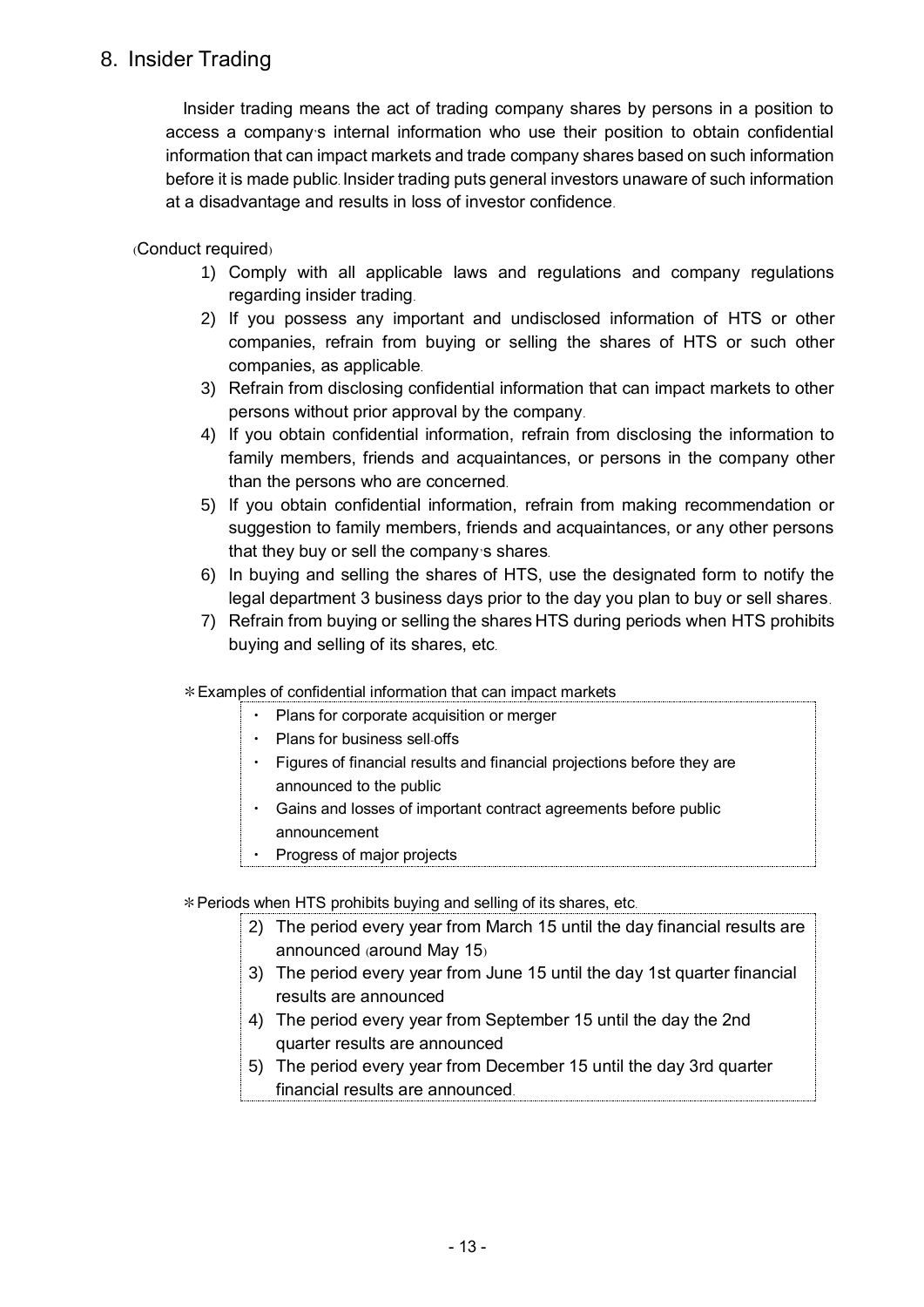### 9. Information Security

The HTS Group handles a variety of important information (hereinafter, confidential information) including distribution-related information entrusted by customers, business management information, personal information, and technical information. The confidential information held by the HTS Group is utilized to differentiate our business from those of competitor companies and increase our competitive power. If such information is leaked, it not only threatens our business status; the company can also suffer serious loss that endangers its existence. This is why HTS makes every effort to protect confidential information by establishing an information management system that is strictly implemented throughout the HTS Group.

(Conduct required)

- 1) Comply with laws and regulations and other standards regarding information security.
- 2) Formulate information security rules in conformance with laws and regulations and endeavor to ensure strict compliance throughout the HTS Group.
- 3) Create an information security management system implemented throughout the HTS Group, and implement, maintain, and continually improve organizational, individual, physical, and technical safety control measures.
- 4) Foster a corporate culture in which awareness and knowledge regarding information security is spread throughout every workplace in the HTS Group.
- 5) Take appropriate measures to protect the information assets of the HTS Group from the risks of loss, leakage, unauthorized access, alteration, and destruction, etc.
- 6) Endeavor to prevent information security accidents. In the unlikely event that such an accident occurs, promptly report it and take appropriate measures to handle the situation including measures to prevent recurrence.
- 7) In outsourcing information handling to outside parties, form agreements that provide security measures and direct contractors to strictly comply with the measures.

(\*) Specific requirements for compliance

- 1) As a rule, confidential information must not be taken outside the company. Always obtain approval from a supervisor when business considerations make it necessary to take confidential information outside the company.
- 2) When taking computers outside the company, set a password to access the hard disk or encrypt the contents. Also set a password or encrypt the contents of external recording media on which confidential information is saved.
- 3) When sending e-mail, prevent mistaken transmission by always confirming the email addresses of receivers and any files attached, and do not attach files to addresses other than those necessary. When attaching confidential information to e-mail, set a protective password according to the level of importance.
- 4) Do not browse or write comments in Web sites that are unrelated to business. Never write comments with information regarding company business in social media.
- 5) Do not open file attachments or URLs in suspicious e-mail. If you open such files, immediately disconnect the computer from the network and report the incident to a supervisor.
- 6) Take sufficient care in handling documents that include confidential information so that they cannot be lost or stolen.
- 7) When information leaks and security leaks (theft and loss of computers and other information processing equipment and confidential data, and mistaken e-mail transmission) occur, immediately report such incidents to a supervisor.
- 8) When installing software on company computers and other devices, submit a request to the company for approval to do so and do not install software on your own initiative.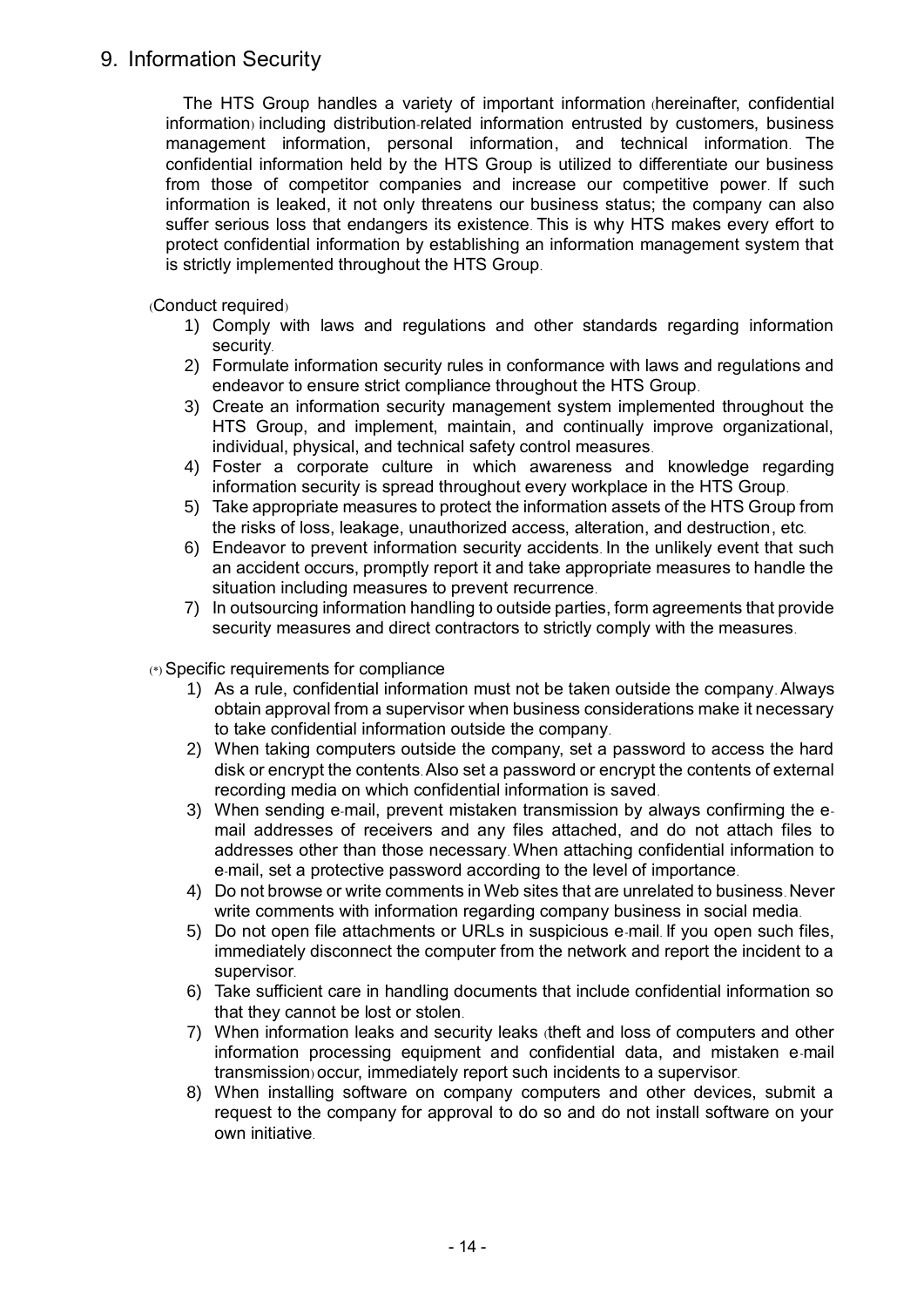## 10. Intellectual Property Rights

Intellectual property rights guarantee the value and rights attached to three types of intellectual property: i) inventions, devices, works of authorship, and other products of human creative activities; ii) trademarks, trade names, and other marks and signs used in the operation of business; and iii) trade secrets, technical information, and other useful business information. One characteristic of intellectual creations that are the fruit of the great efforts of inventors and other creators is that they are easily imitated and stolen. This is why new intellectual creations are given rights as intellectual property to safeguard them for a fixed period of time. The wide variety of intellectual property rights throughout the world are protected by the laws and regulations enacted by each country.

Use of the intellectual property of a third party without permission constitutes an infringement of rights and may lead to fines and criminal prosecution. Also, if trade secrets and technical information are leaked outside the company, the reliability and advantageous position of the company is damaged. Intellectual property must be appropriately handled and protected in conformance with provisions of laws and regulations and contractual agreements.

(Conduct required)

- 1) Respect all intellectual property rights, whether those of HTS or other companies.
- 2) Refrain from using the intellectual property of other companies without permission.
- 3) Refuse all confidential information of third parties that is not provided by approved methods.
- 4) Discuss any matters you are unsure of regarding intellectual property rights with the business unit that is in charge of intellectual property rights in your company.
- 5) Report to HTS any invention you have made in connection with your work performed for HTS.
- 6) Maintain three key factors of trade secrets and technical information: being kept in secret (identification as confidential, restricted access, etc.); being useful information (useful in carrying out business activities); and not being publicly known (not known to the general public).
- 7) Comply with laws and regulations and contractual agreements regarding the use and disclosure of intellectual property.

- 1) Downloading software on a company computer without the permission of the holder of the copyright for the software.
- 2) Reprinting of text and images on another company's Web site.
- 3) Distribution and disclosure of written documents, photographs, blueprints and drawings, etc.regarding the technologies, construction methods, etc. of HTS without prior approval from HTS.
- 4) Imitation of and use without permission of the intellectual property of third parties.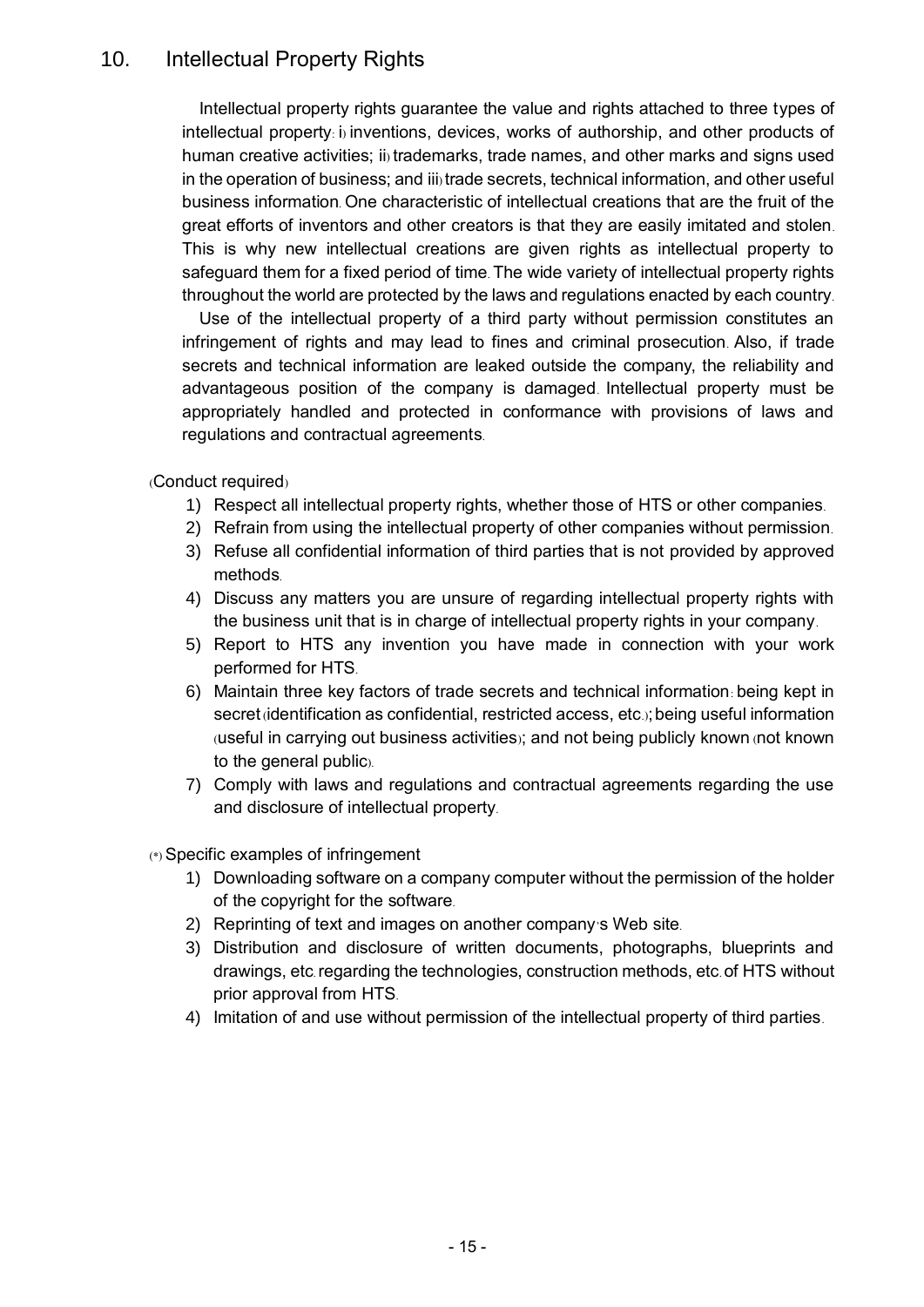#### \*Types of intellectual property

| Patents<br>(inventions)                                  | Objects generally known as "inventions" (*(i)) are subject to<br>protection. A patent acquired for an invention gives the patent<br>holder an absolute exclusive right. For example, if a third party<br>independently invents the same invention after a patent has<br>been acquired for it by someone else, as a rule, the third party<br>cannot patent the invention even if he or she is unaware of the<br>existence of the patent. A patent gives strong rights to the<br>patent holder. |
|----------------------------------------------------------|-----------------------------------------------------------------------------------------------------------------------------------------------------------------------------------------------------------------------------------------------------------------------------------------------------------------------------------------------------------------------------------------------------------------------------------------------------------------------------------------------|
| Utility models<br>(devices)                              | Devices which are not as intricate as inventions (*(ii)) are<br>subject to protection by utility model rights. Rights are related<br>to configurations, structures, and combinations.                                                                                                                                                                                                                                                                                                         |
| Designs                                                  | Novel designs of physical objects are subject to protection.<br>Designs must be able to be used for industrial products and<br>must be original. Patterns and colors connected with<br>configurations are also subject to protection.                                                                                                                                                                                                                                                         |
| <b>Trademarks</b><br>(marks)                             | Names, marks, and other types of symbols used to distinguish<br>a company's products and services from those of other<br>companies are subject to protection.                                                                                                                                                                                                                                                                                                                                 |
| Copyrights                                               | Copyrighted work is a production in which thoughts or<br>sentiments are expressed in a creative way and which falls<br>within the literary, scientific, artistic or musical domain, and is<br>subject to protection. Computer programs are also considered<br>a copyrighted work and is subject to protection. A copyright<br>gives the creator of a work exclusive rights to its use (other<br>persons may not use it without permission).                                                   |
| Trade secrets and<br>technical information<br>(know-how) | Among the information used to conduct business activities and<br>technical activities related to production, product development,<br>and provision of services, the company information that is<br>handled as confidential is subject to protection to maintain<br>manageability as confidential, usefulness, and non-disclosure.                                                                                                                                                             |

(\*(i)) An "invention" is a highly advanced creation of technical ideas utilizing laws of nature. Inventions are categorized as a "product invention," an "invention of a process," and an "invention of a process for producing a product."

(\*(ii)) A "device" can be described as a small invention that is useful in industry, and is defined as "devices relating to the shape or structure of an article or combination of articles."

### \* Other types of intellectual property

| Layout-      | Research and development of layout methods for semiconductor          |
|--------------|-----------------------------------------------------------------------|
| design       | integrated circuits are positioned as having industrial value and are |
| exploitation | subject to protection by giving inventors right of use of the circuit |
| right        | layouts they invent. Layout-design exploitation right is the right to |
|              | monopolize the manufacture and sale of semiconductor integrated       |
|              | <b>circuits</b>                                                       |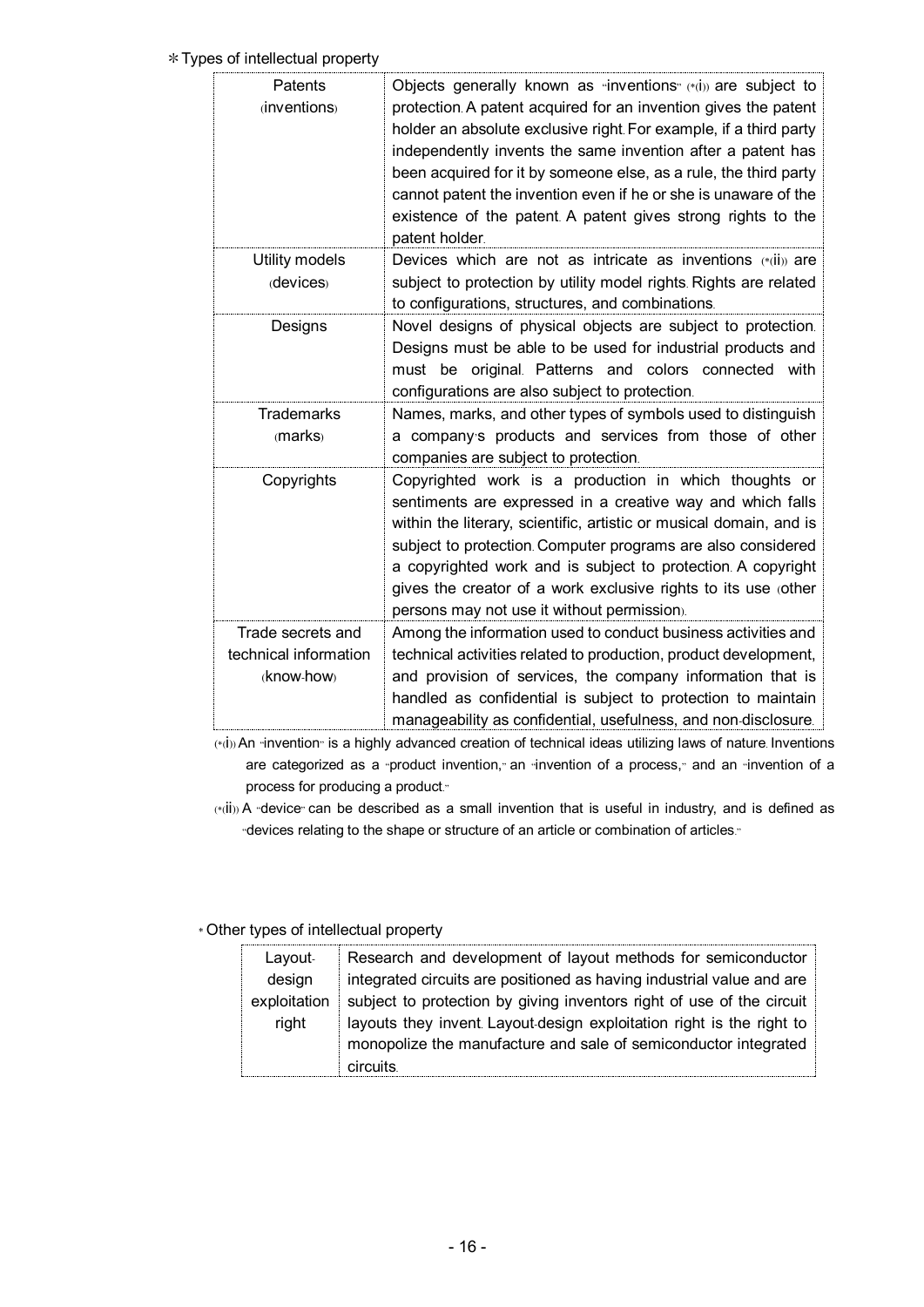## 11. Privacy

The HTS Group retains a variety of information other than employee information, including personal information entrusted by customers and obtained from business connections.

When information is leaked due to the company's neglect of personal information protection and inappropriate information management, the company suffers major damage including compensation for damage, and loss of trust and confidence of the public in the company.

This is why the company must respect the privacy of individuals and appropriately manage the personal information handled by the company.

(Conduct required)

- 1) Respect and comply with the laws, guidelines, and rules of each country in which business activities (including consigned work) are conducted.
- 2) Create, steadily implement, and continually improve management systems for appropriate use and protection of personal information in conformance with company rules and regulations.
- 3) Foster a corporate culture in which awareness and knowledge regarding personal information protection is spread throughout every workplace in the HTS Group.
- 4) Create a management system for protection of personal information, appropriately handle personal information, and implement security control measures to prevent information leakage that are practiced by all employees on their own initiative.
- 5) Endeavor to prevent personal information leakage accidents. In the unlikely event that such an accident occurs, promptly report it and take appropriate measures to handle the situation including measures to prevent recurrence.
- 6) Respect the individual's right to privacy and always act in good faith.
- 7) In consigning management of personal information, direct contractors to properly manage the information in conformance with the contractual agreement formed.

(\*) Specific requirements for compliance

- 1) Do not use personal information retained by the company for personal objectives.
- 2) Do not sell or provide to third parties the personal information retained by the company without permission.
- 3) Information related to individual privacy (documents and electronic data) must be handled with care as follows.
	- Do not throw away documents containing personal information in garbage bins.
	- ・ Always check the addresses of receivers before transmitting e-mail and faxes.
	- ・ Take measures to prevent information leakage and loss of computers, mobile phones, smartphones, and tablet computers, etc. that contain personal information.
- 4) Do not post information related to individual privacy and images that infringe portrait rights on SNS (social networking services).
- 5) Form contractual agreements with contractors to whom personal information management is outsourced that stipulate matters for compliance regarding protection of confidential information and privacy, and confirm the state of security control implemented by the contractor as necessary.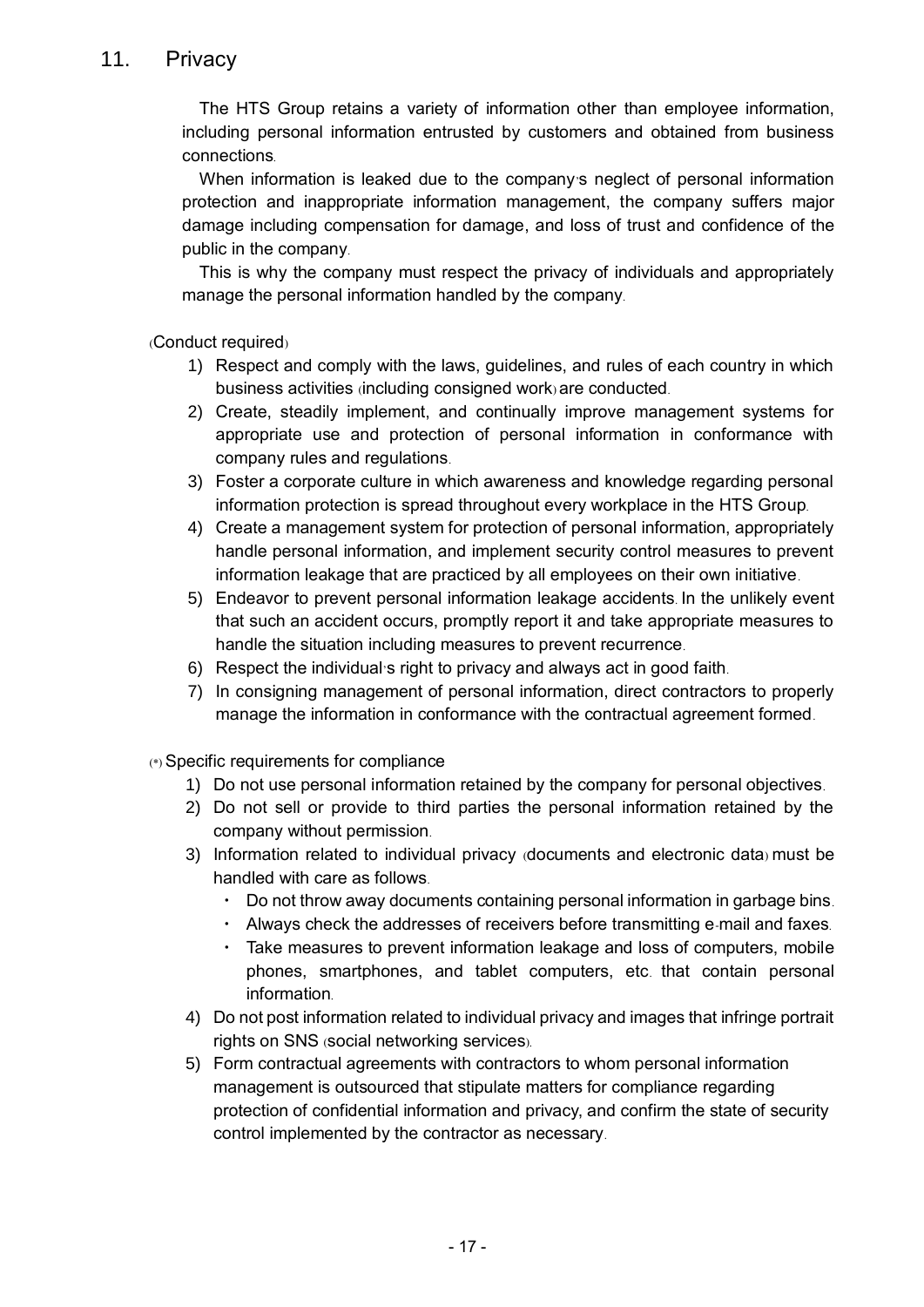| * What is personal information?<br>Information regarding an individual that can be used to identify the<br>individual<br>Information that will allow easy reference to other information and will |                                                                                                                                                                                                                                                                                                                                                                                                                                                 |  |  |  |
|---------------------------------------------------------------------------------------------------------------------------------------------------------------------------------------------------|-------------------------------------------------------------------------------------------------------------------------------------------------------------------------------------------------------------------------------------------------------------------------------------------------------------------------------------------------------------------------------------------------------------------------------------------------|--|--|--|
|                                                                                                                                                                                                   | thereby enable the identification of the individual.                                                                                                                                                                                                                                                                                                                                                                                            |  |  |  |
| Name                                                                                                                                                                                              | Address, age, telephone number, gender, date of birth,<br>name of company, employment position, qualifications,<br>family information, photographs of the individual's face<br>and other images and videos of the individual, personal<br>identity number, biometrics authentication, medical<br>examination results, diagnosis of physical and mental<br>disorders, stress check information, accident history,<br>history of violations, etc. |  |  |  |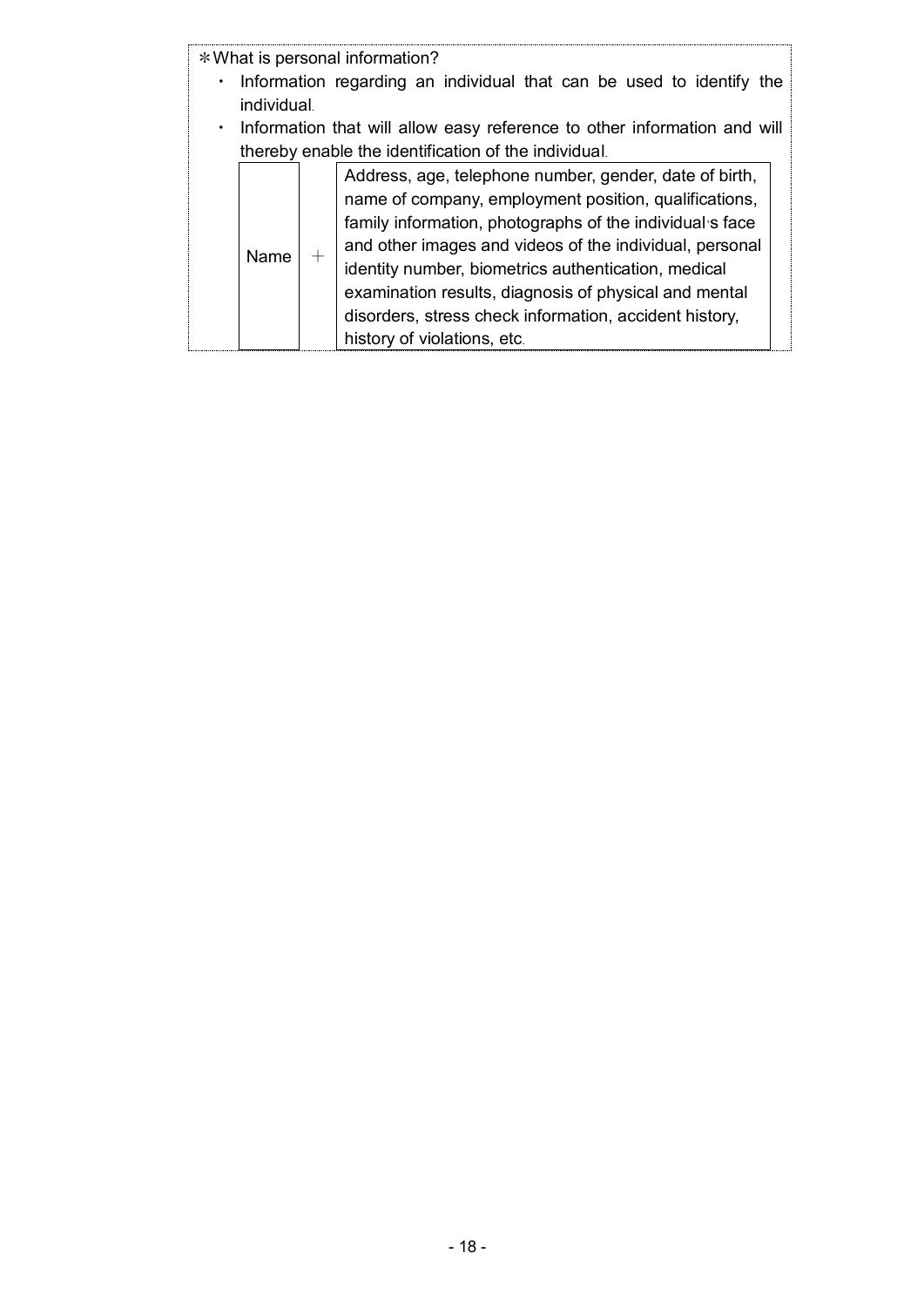### 12. Compliance with Laws and Regulations Regarding Import and Export

All laws and regulations regarding import and export must be complied with in the recognition that in order to gain the trust of the global international community it is essential for the HTS Group to contribute to maintaining international peace and safety over large areas of the globe by endeavoring to prevent the development and diffusion of weapons of mass destruction and excessive stockpiling of conventional weapons.

(Conduct required)

- 1) Comply with all export laws and regulations in exporting products and all other types of freight (samples, packing materials, etc.), and in providing technologies.
- 2) Comply with all export control laws and regulations of Japan, and also US export control laws and regulations.
- 3) In addition to compliance with laws and regulations, strictly follow company procedures established for import and export, which prescribes matters for voluntary management implemented by the company that exceeds the level of requirements of laws and regulations.
- 4) Comply with all import laws and regulations in importing products, etc.

(\*) Specific examples of infringements

- 1) Taking goods (freight) subject to regulation out of the country as personal baggage without obtaining the required export license.
- 2) Exporting packaging materials by international parcel delivery service without going through the company's required export control procedures.
- 3) Delivering freight from the United States to parties subject to sanctions under Pakistan's security export controls.
- 4) Completing export control procedures based on false information at the request of a customer.
- 5) Intentionally declaring prices that differ from actual prices on import declarations submitted to customs authorities.
- 6) Purchasing and bringing home counterfeit consumer goods (consumer goods that infringe intellectual property rights) while on business trips.

\*What are Export Administration Regulations (EAR) ?

The Export Administration Regulations (EAR) regulate the export of high-end goods and technologies with a Commerce Control List ("list-based" control). EAR also prescribes a licensed-based control to regulate end-users and end-use of goods and technologies to prevent them from being used for development of weapons of mass destruction ("catch-all" control).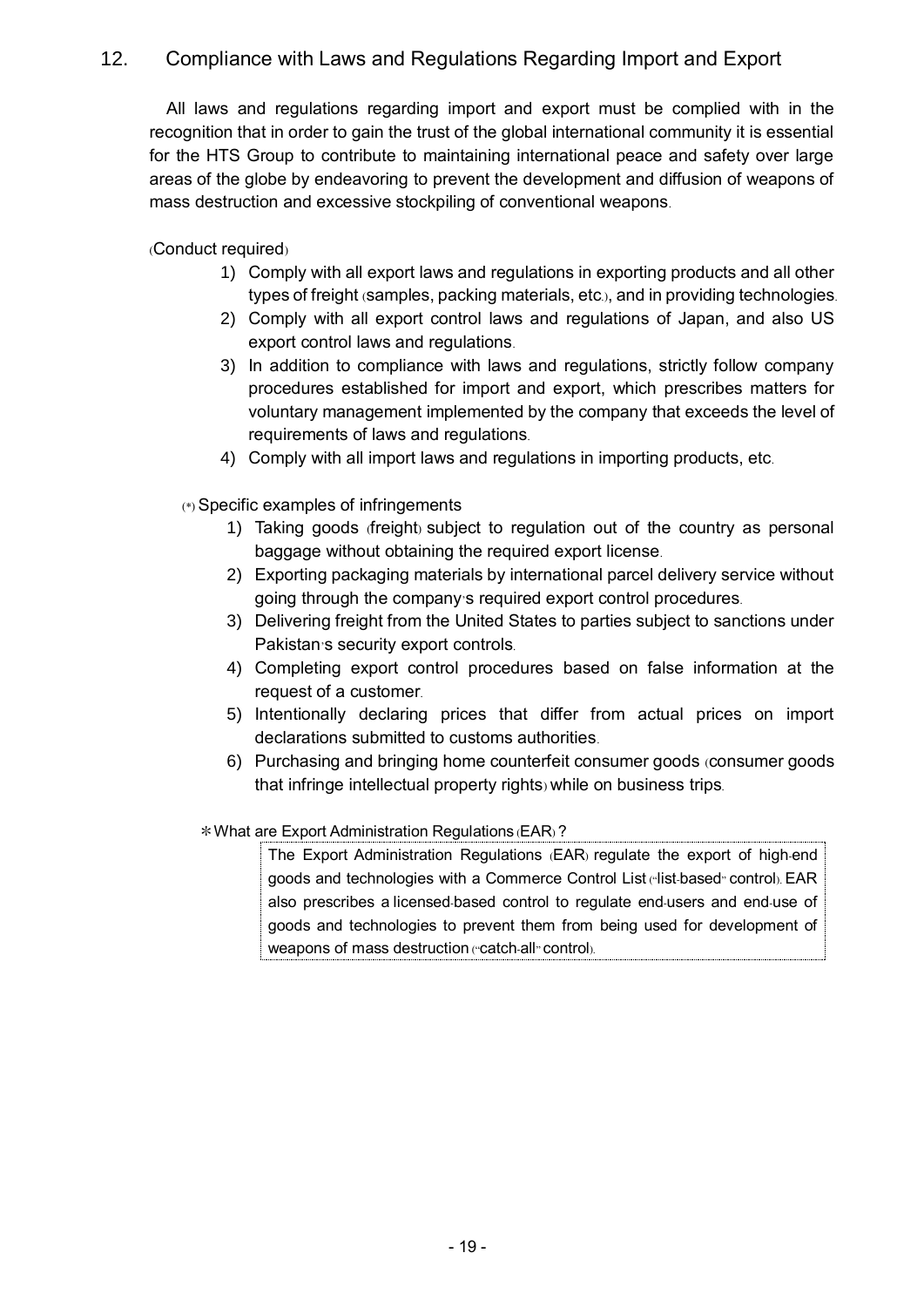\*Rules for export control in connection with overseas business trips  $\Box$ Matters for confirmation at departure Complete export control procedures for carry-on items (computers, measuring instruments, tools, product samples, etc.), technical documents (specification sheets, drawings, manuals, etc.), software, and determinations regarding applicability of technical support/guidance, etc. (1) Items outside the range of baggage clearance must go through custom broking. Items that can be checked through baggage clearance Personal effects necessary during the overseas stay ・ Computers used for work during the overseas stay (carried with you and taken home) Items that must be checked through custom broking Commercial freight, product samples, service parts, expensive items, etc. (2) Carefully check whether the destination country has regulations regarding computers taken outside the country. Countries that prohibit computers manufactured in the United States being taken outside the country. Iran, Cuba, Syria, Sudan, North Korea Countries that regulate bringing in (importing) encryption products and encryption software China, France, Russia, Israel, etc.  $\square$ While staying overseas During the stay overseas, only provide items (computers, measuring instruments, tools, product samples, etc.), technical documents (specification sheets, drawings, manuals, etc.), software, and technical support within the range permitted by export control procedures that have been completed.  $\Box$ Means of provision of technical support include verbal explanations, demonstrations, presentation of documents, e-mail, and loaning of computers brought with you.  $\Box$  Before returning home Complete export control procedures in conformance with the local export control laws and regulations for products and technical materials you acquire in the country that you take home.

\*Examples of technology export

- $\Box$ Freight classified as technology provision
	- 1) Provision of incidentals (manuals, etc.)
	- 2) Provision of embedded items (computer programs, etc.)
- $\Box$ Technology provision via writing and media
	- 1) Technology provided via drawings, documents, and other technical materials, technical data, CDs, magnetic tape, and other electronic media.
- $\Box$ Technology provision via methods of telecommunication
- 1) Electronic transmission (phone, FAX, e-mail, technical databases, etc.)
- $\Box$  Technical direction during overseas business trips
	- 1) Handing over technical data and documents, etc.
	- 2) Technical assistance and training
	- 3) Maintenance and upgrading of facilities and equipment
- $\square$ Persons from overseas on business trips in Japan
	- 1) Handing over of technical data and documents, etc. to non-residents during the stay in Japan.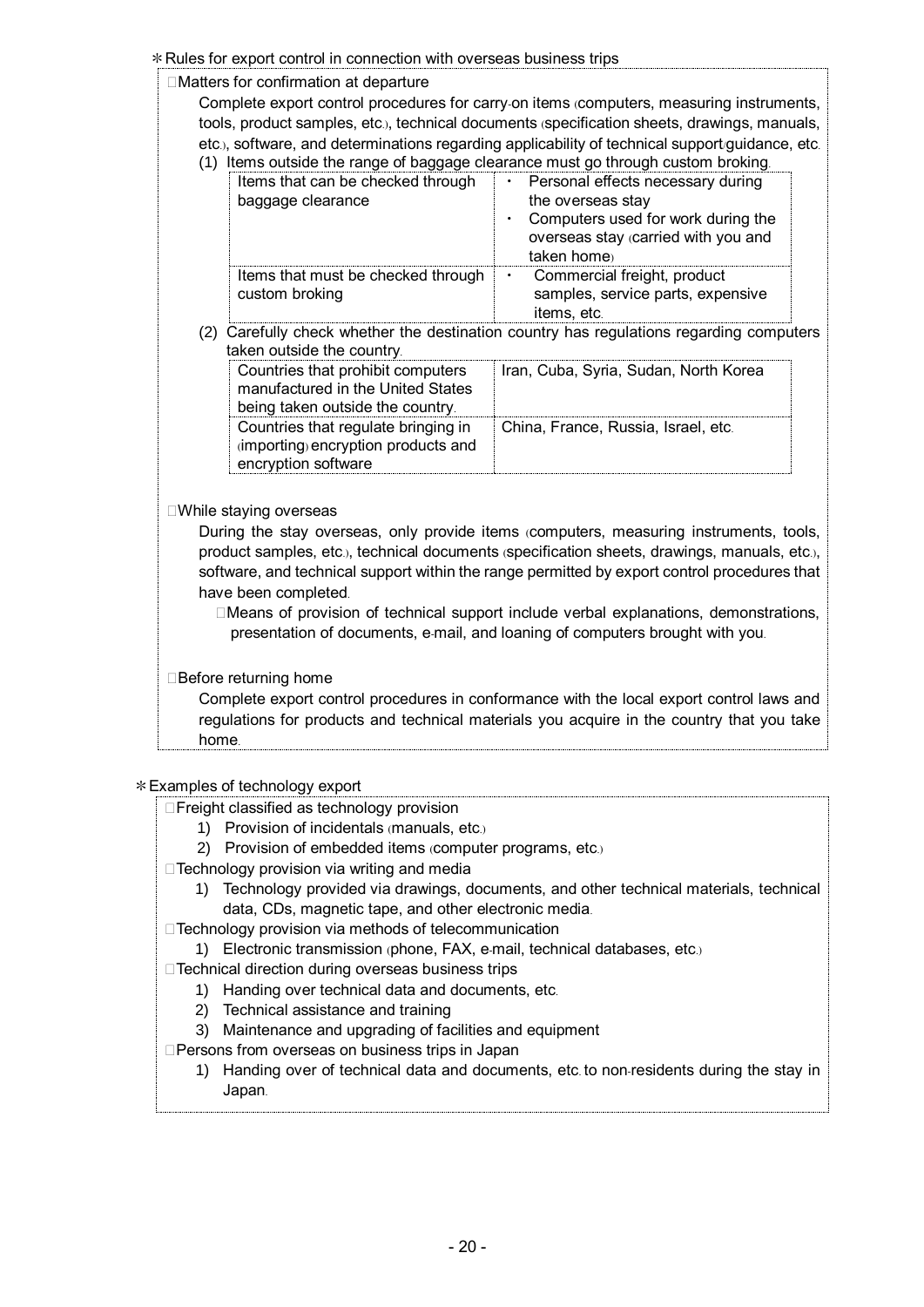# 13. Political Contributions, Lobbying Activities

Many countries have legal regulations regarding contributions to public officials, public employees, and political parties. Japan has a Political Funds Control Act and a Public Offices Election Act. It is necessary to regulate political contributions so that they cannot be regarded as bribes given with dishonest intentions. Some countries also place restrictions on lobbying activities. Contributions to political parties and lobbying activities must be in conformance with the relevant laws and regulations of each country.

(Conduct required)

- 1) Avoid making political contributions to gain unfair benefit or when it is prohibited by laws and regulations to prevent bribery.
- 2) Make political contributions solely as part of the company's corporate social responsibility. Company directors and employees must not make political contributions for reason of personal preference for a political party or to gain personal benefit.
- 3) Only make political contributions to political organizations and politicians whose principles are aligned with the management principles of HTS.
- 4) Avoid making political contributions to public officials, public employees, or political parties for the purpose of conducting political activities without prior consent from the company department in charge of such activities.
- 5) In countries that place restrictions on lobbying activities, avoid engaging in lobbying activities without information disclosure to the government.

(\*) Specific examples of infringement

- 1) Contributions for political activities made to individuals and organizations other than political parties, branches of political parties, and political funding organizations.
- 2) Requesting and soliciting on the part of the company to other parties for contributions that constitute infringements.
- 3) Contributions of money and marketable securities to candidates for public office for political activities (excluding election campaigns).
- 4) Contributions related to political activities by a contributor in an amount that exceeds the limit placed on monetary contributions made in one year by one contributor.
- 5) Contact with members of the Diet, Parliament, or Congress, etc., competent authorities, and public employees in countries that place restrictions on lobbying activities.

#### \*What is lobbying?

Lobbying is political activity undertaken by private individuals and organizations for the purpose of influencing decisions related to government policies.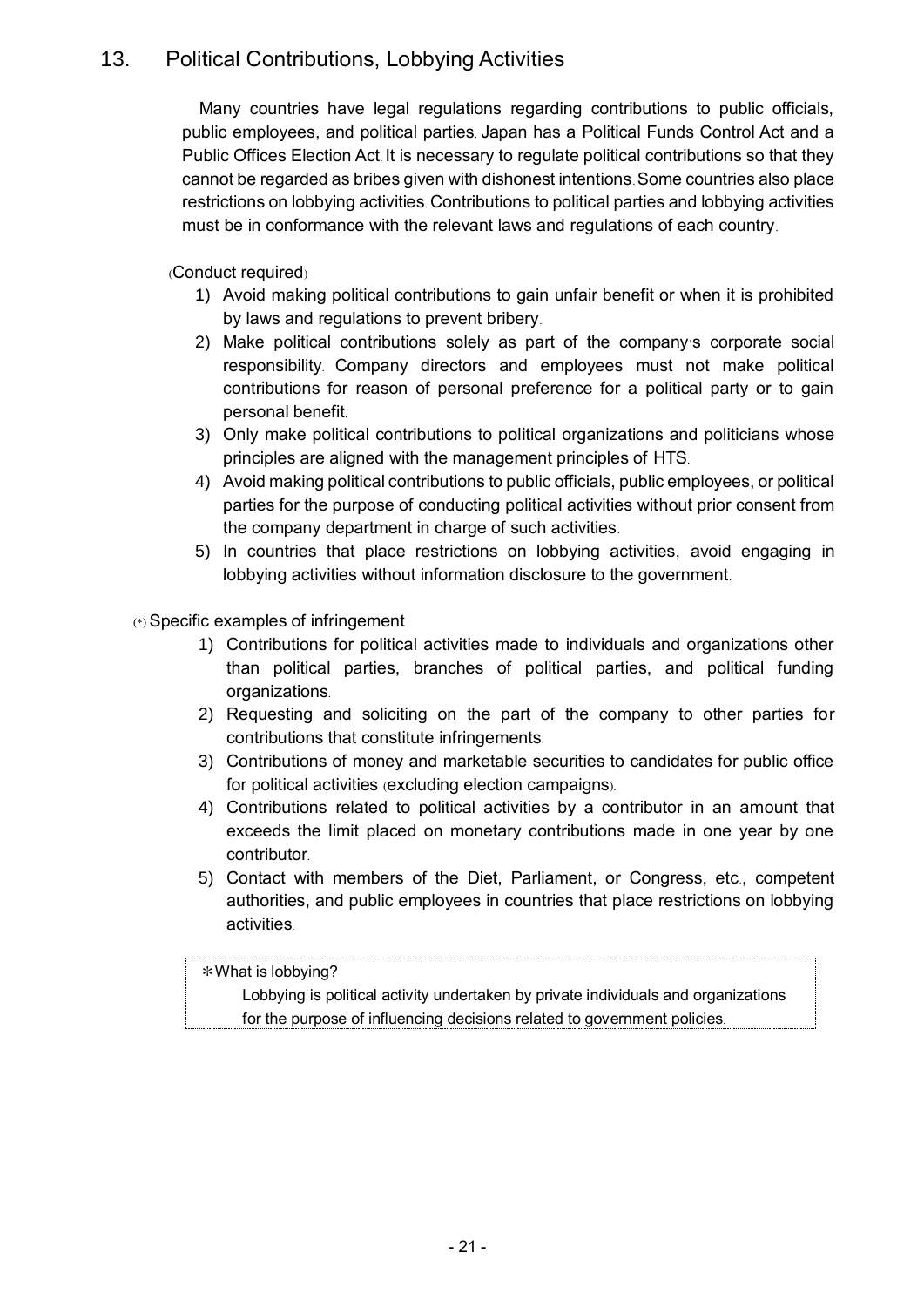# 14. Money Laundering

Money laundering refers to a series of methods taken to conceal the origin of money obtained by criminal acts and other illegal means and convert it into funds that can be freely used in the general marketplace. Money laundering is restricted by agreements of international conferences and the criminal law of each country.

(Conduct required)

- 1) Have zero-tolerance for money laundering, and avoid being involved in any such scheme.
- 2) Always be alert and ensure that no payment contain incomprehensible method, so as not to let money laundering go unrecognized.
- 3) Report to the company any suspicious activity you learn of and suspicious requests you receive from persons in or outside the company.

(\*) Specific examples of matters for caution

- 1) Payment made in a different currency than the currency on the bill.
- 2) Payment or partial payment made from a country that is not related to the transaction.
- 3) A party trying to settle payment in cash or the equivalent of cash.
- 4) Payment made by a third party with no connection to the contractual agreement.
- 5) Payment made from an account different than the account normally used for transactions.
- 6) A request made to pay several bills by several different methods.
- 7) A request made to overpay bills.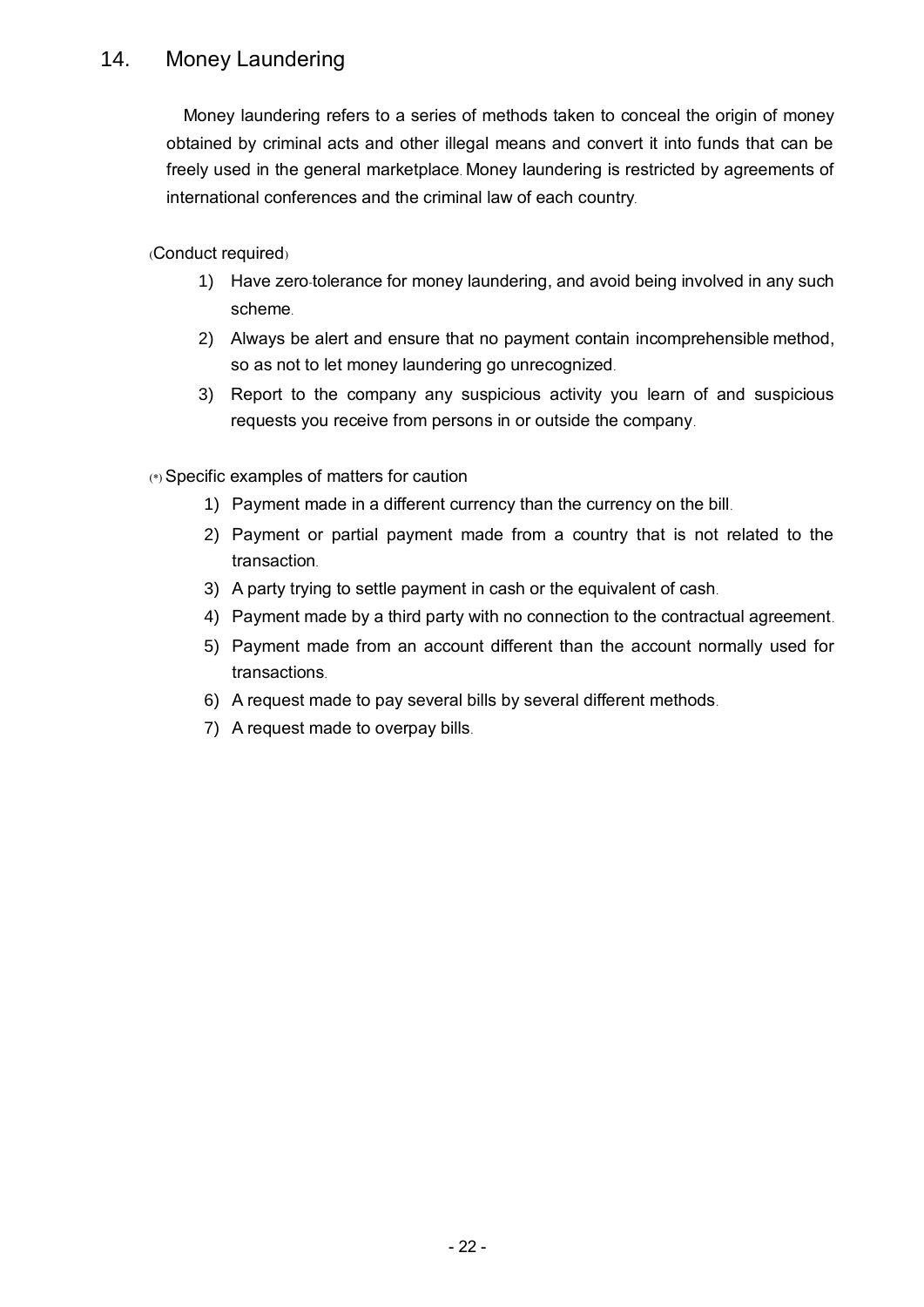### 15. Procurement

Business connections are placed as partners in value creation and it is necessary to create relationships of trust and work toward mutual business growth.

Do not use a dominant bargaining position in a transaction to make one-sided decisions or changes regarding transaction conditions, or unreasonable requests. Promote fair and impartial transactions with all business connections.

(Conduct required)

- 1) Conduct business through appropriate procedures in conformance with company rules and regulations.
- 2) Build relationships of trust with suppliers and conduct fair and impartial transactions.
- 3) In selecting suppliers, make fair and impartial selections based on sufficient evaluation of quality and prices, corporate management stability, compliance, environmental protection and CSR activities, and other indicators that the companies are fulfilling their responsibility to contribute to society, and confirm that candidate companies are not involved in transactions of an anti-social nature.

(Specific examples of prohibitions)

- 1) Use of a dominant bargaining position to force unreasonable orders on suppliers for supply of goods and services by setting delivery deadlines that are clearly much shorter than normal.
- 2) Use of a dominant bargaining position to force suppliers to provide goods and services for low prices that exceed reasonable limits.
- 3) Discriminatory treatment toward a specific supplier without reasonable grounds by having the supplier provide products and services for prices lower than those of other suppliers
- 4) Receiving personal benefits from suppliers.
- 5) In the course of transactions with suppliers, authorize one person to perform and be responsible for at least two of the following: "request for order," "conclusion of contractual agreement," and "receipt and inspection".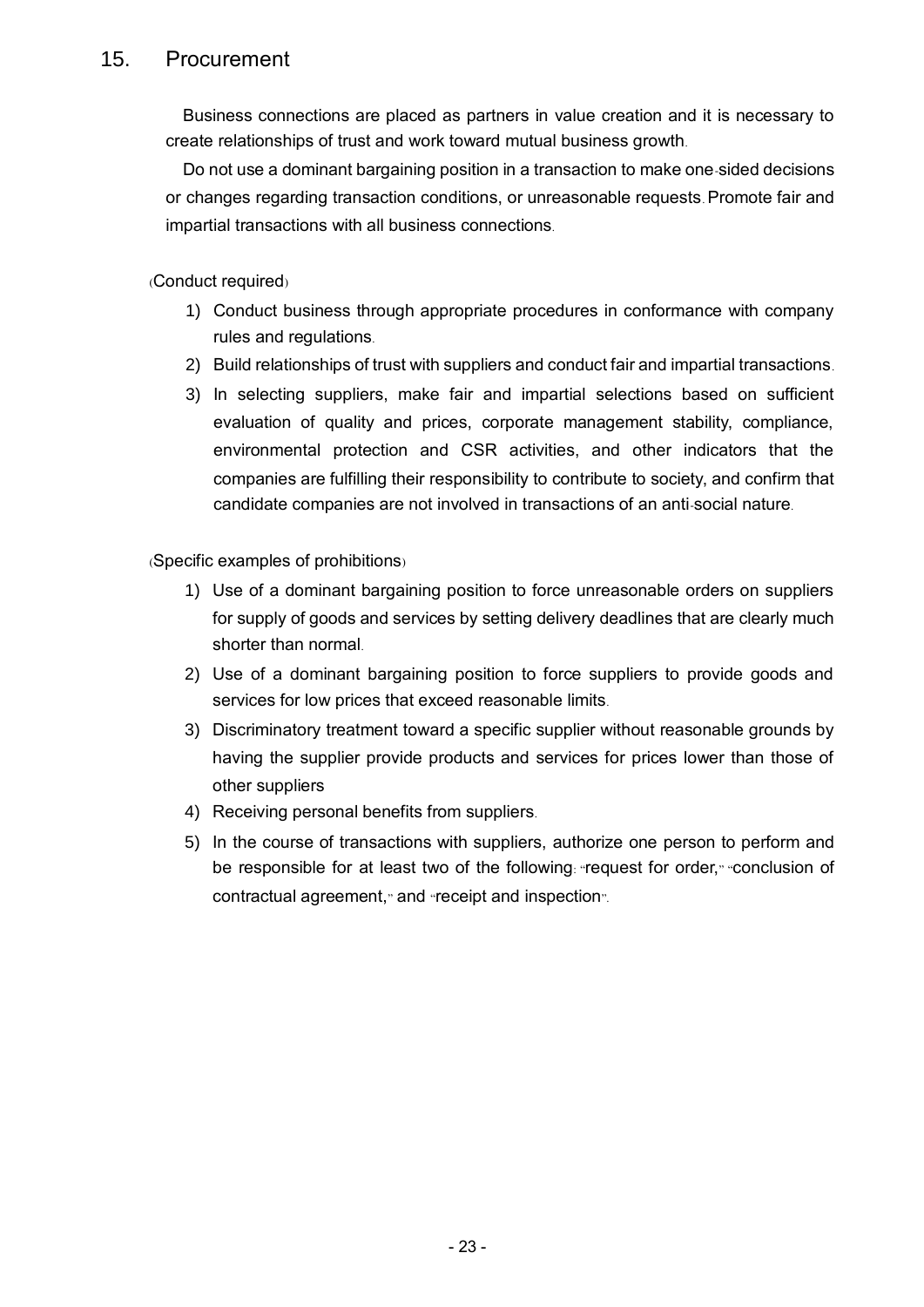# 16. Integrity of Records and Reports

In order to ensure the accuracy of information required to be disclosed to all company stakeholders and the general public, data and text in documents must be accurately recorded.

Particularly in preparing financial information for disclosure, it is necessary that accounting of all transactions subject to account processing is done correctly and in good faith. Fair reporting of financial information is extremely important from the standpoint of all of the company's stakeholders and also in order to maintain confidence and trust in the company.

Recording and reporting of information must be complete, fair, and accurate, and made in a timely manner.

(Conduct required)

- 1) All transactions must be duly authorized in conformance with company rules and regulations.
- 2) All transactions must be promptly and correctly recorded and stored.
- 3) Account processing must be done in compliance with all accounting rules, relevant laws and regulations, and other generally recognized fair and appropriate accounting standards.
- 4) Establish and appropriately operate an internal control structure for financial reporting.
- 5) Information required to be disclosed to the general public and reports that must be submitted must be complete, fair, and accurate at all times.

- 1) Intentional creation of incorrect financial records, for window-dressing accounts.
- 2) Misappropriation and embezzlement of funds by deceptive means and paper trading.
- 3) As a listed company, avoidance or delay in disclosing information that has an important influence on decisions made by investors.
- 4) Recording and reporting that involves concealment of information that is inconvenient for the company and falsification of facts.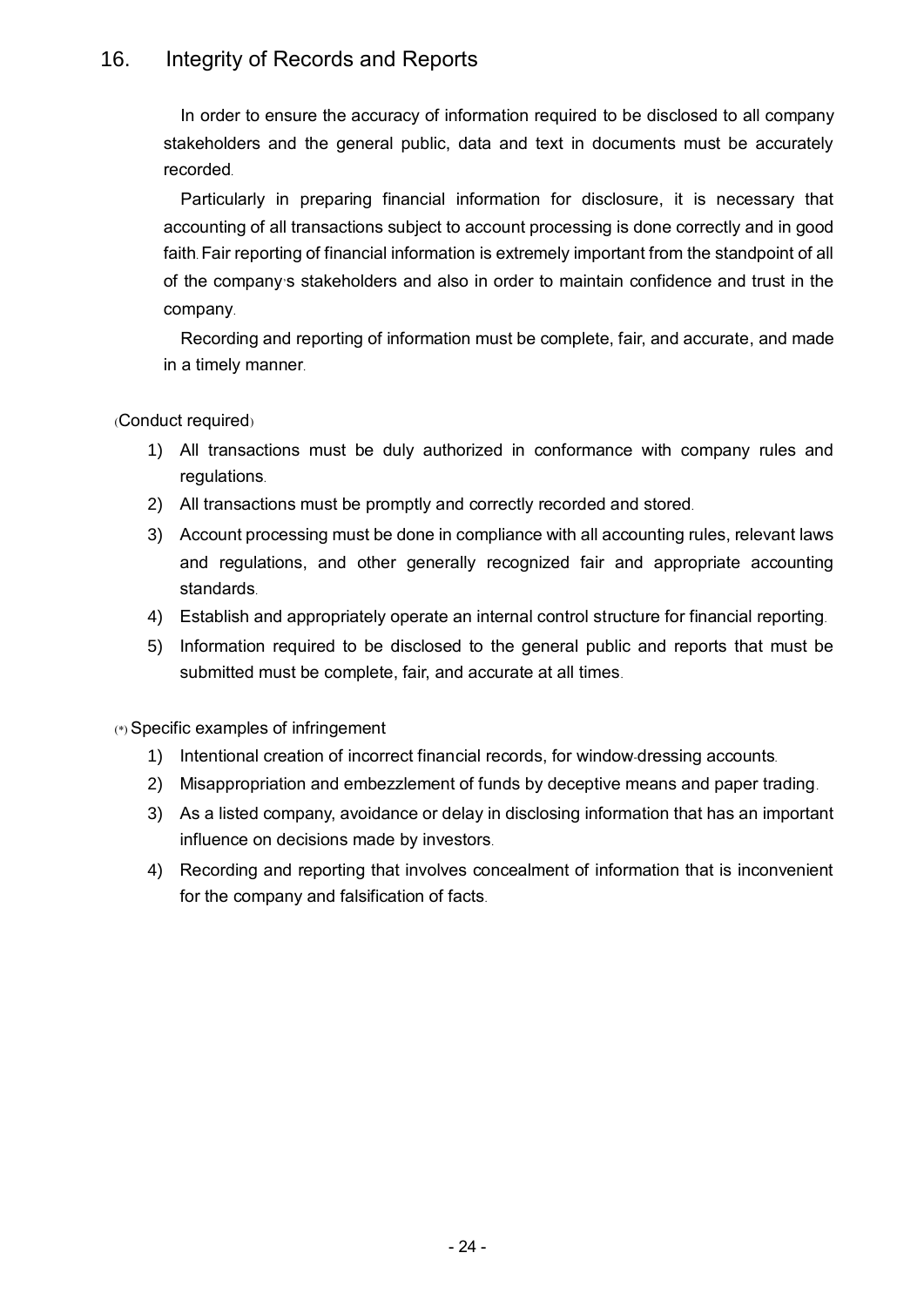### 17. Document Management

Company documents (including data) constitute correct records of information on organizational activities that cannot be changed, and can serve as legal evidence. Therefore, document management is essential in order for the company to fulfill its obligation of accountability. Documents that record what the organization did and when it was done must be stored for easy access whenever necessary.

(Conduct required)

1) Comply with company rules and regulations regarding storage and disposal of company records.

- 1) Inappropriate changes to or modifications of company documents, or disposal of documents that is not in conformance with company rules and regulations.
- 2) Intentionally failing to prepare documents for the purpose of concealing inappropriate processing.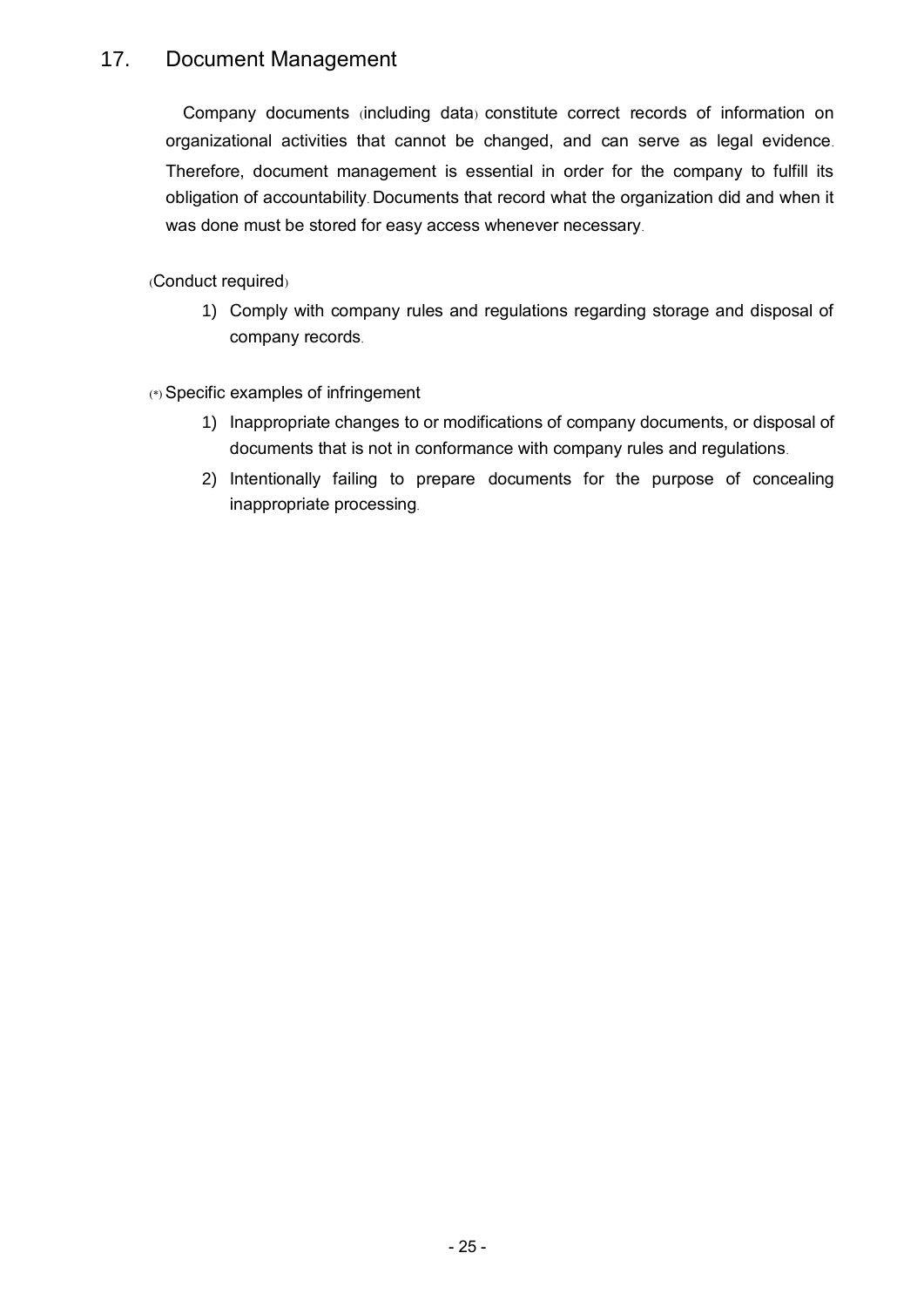# 18. Handling of Company Assets

Company assets (both tangible and intangible) are important to achievement of the company's objectives. Damage to the value of company assets damages the company. All measures necessary to protect the value of company assets must be taken.

(Conduct required)

- 1) Use any and all company assets solely for legitimate business objectives and in compliance with company rules and regulations.
- 2) Manage any and all company assets appropriately in compliance with company rules and regulations.

- 1) Use of company assets for personal gain or to benefit friends, family, and other persons outside the company.
- 2) Breaking up or disposing of equipment and other objects that belong to the company without a valid reason.
- 3) Taking or attempting to take company assets out of the company without the company's permission.
- 4) Taking personal possession of assets that are stored and managed for business purposes.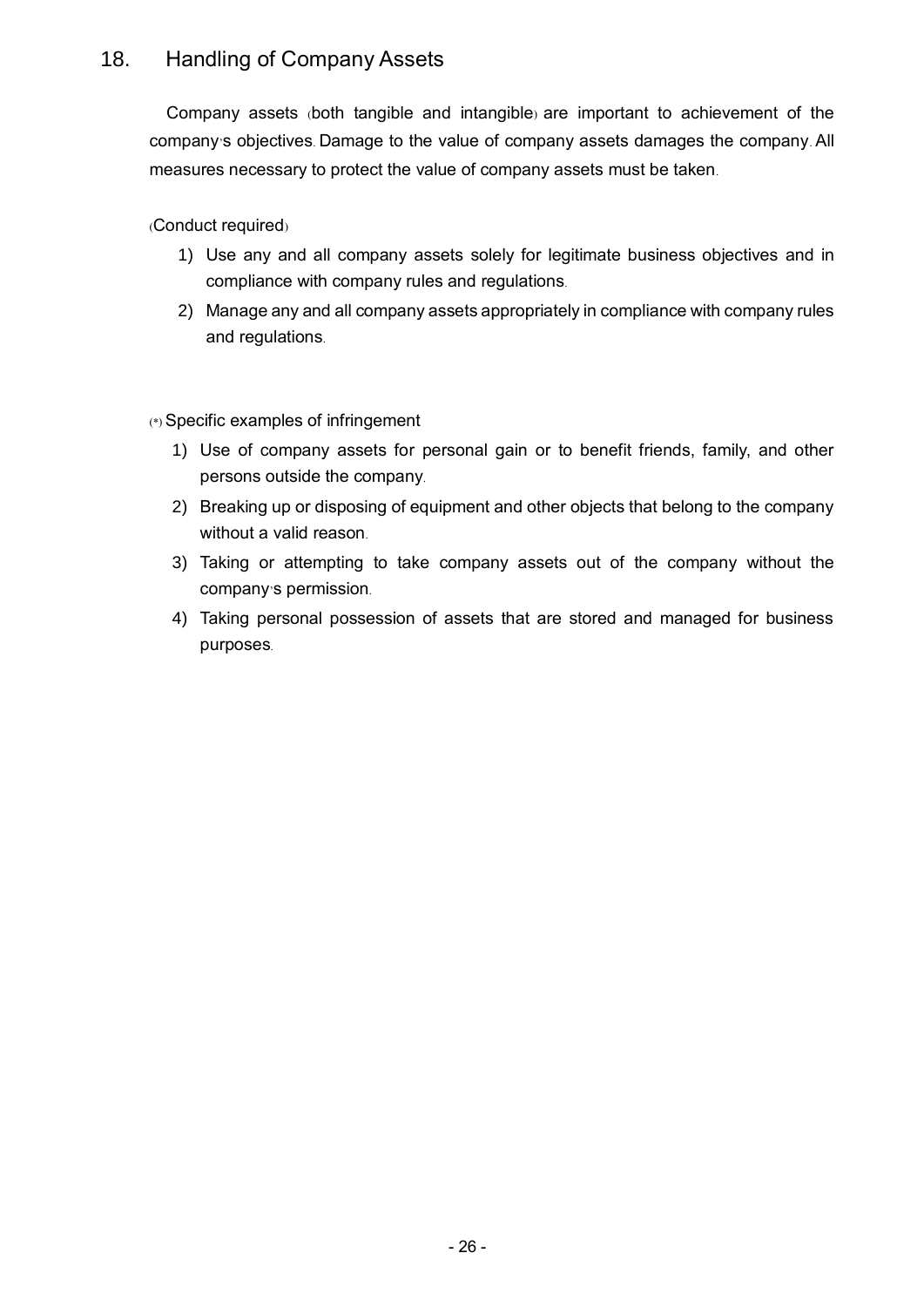## 19. Relationships with Customers

- (1) Not only satisfy customers' needs and specifications, and meet relevant laws, regulations and standards in the provision of service, but also strive to ensure quality and safety by establishing voluntary standards where necessary.
- (2) Make an effort to sincerely communicate with customers, swiftly respond to defects and complaints from customers faithfully, identify their causes and endeavor to thoroughly prevent their recurrence or occurrence.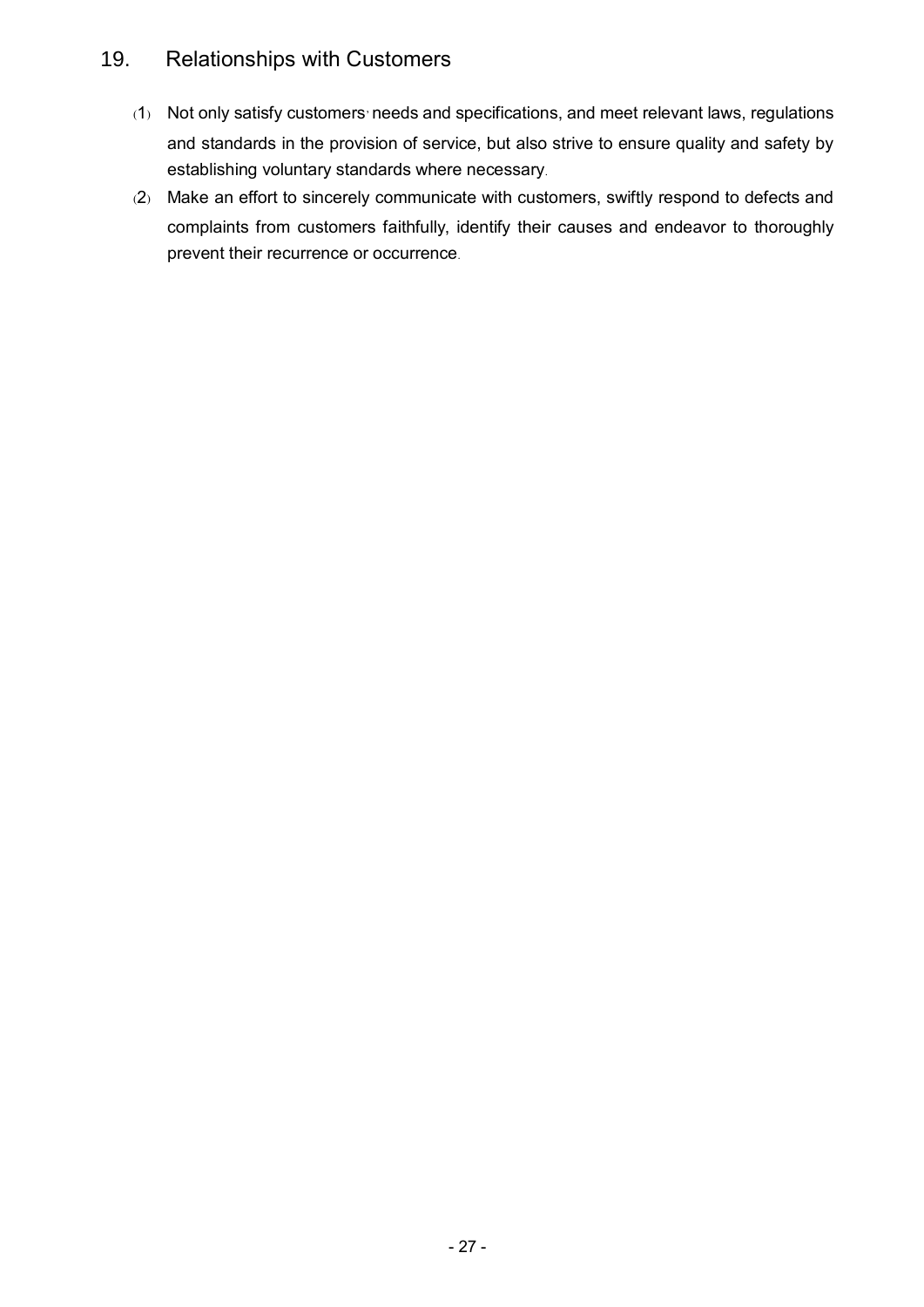\* In countries other than Japan, apply the matters prohibited or judged to be inconsistent with corporate ethics in each country.

Companies have a legal personality and conduct corporate activities within the context of society; as such companies have corporate responsibility toward society. Giving in to violence and threats and unreasonable demands made by anti-social forces or parties closely associated with anti-social forces constitutes abdication of responsibility and betrayal of society, and leaves the company open to harsh criticism. Make firm responses to the unreasonable demands of anti-social forces and do not supply them with any kind of profit. All relations with anti-social forces must be refused and corporate ethics must be thoroughly instilled and practiced throughout the HTS Group.

(Conduct required)

- 1) Include a provision regarding exclusion of anti-social forces in contractual agreements with suppliers.
- 2) Investigate the affiliations of suppliers (using search services, etc.).
- 3) When problems arise, promptly contact the Anti-Social Trading Prevention Committee and the police.

(\*) Specific examples of prohibitions

- 1) Giving in to unreasonable demands out of fear of anti-social forces.
- 2) Making use of anti-social forces.
- 3) Providing funds to anti-social forces.
- 4) Having relations with anti-social forces.
- 5) Transacting with anti-social forces.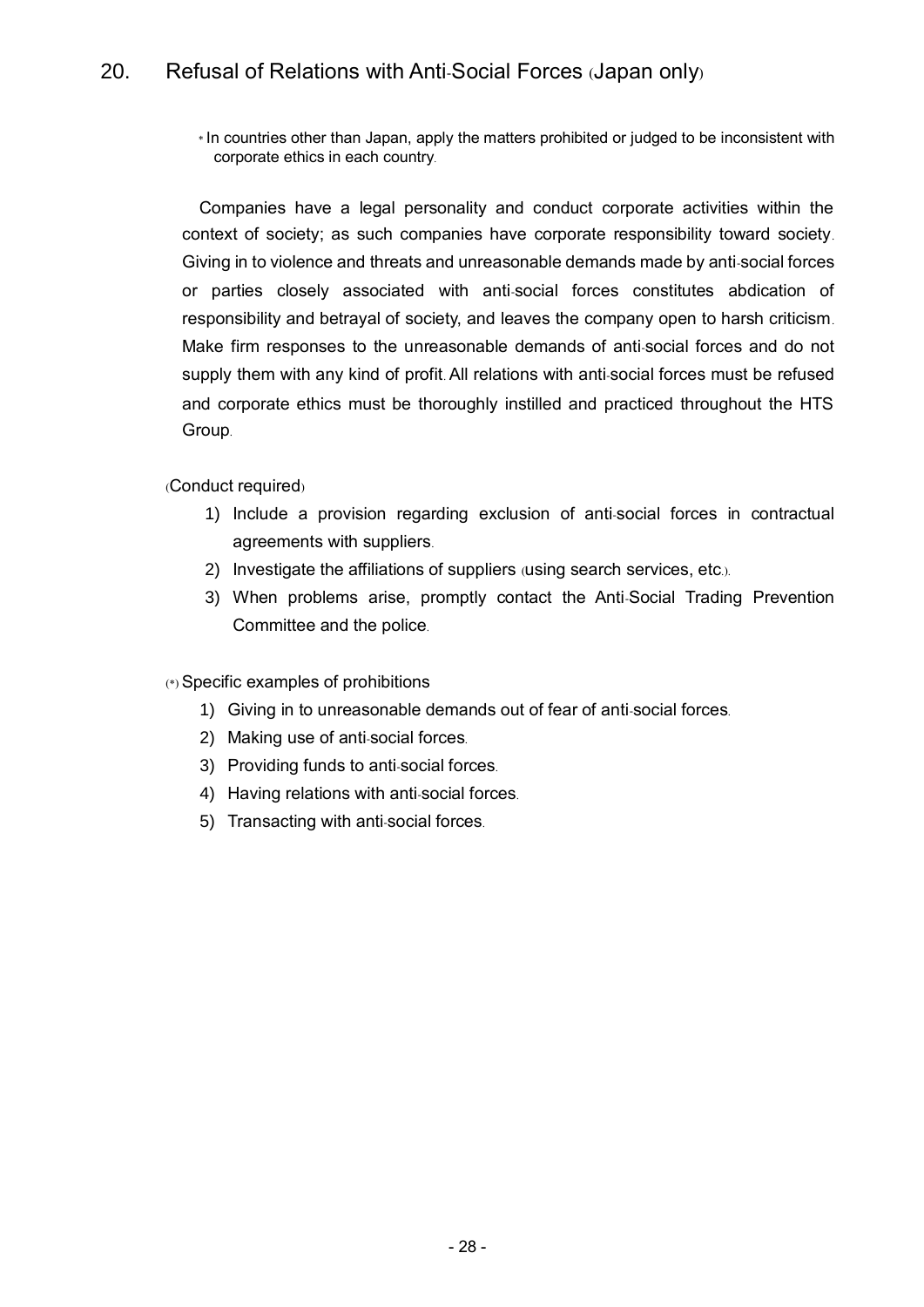For subcontracting transactions under which contract of work is made with a subcontractor, the Act against Delay in Payment of Subcontract Proceeds, Etc. to Subcontractors ("Subcontract Act") has been established for promoting fair transactions, providing for the obligations and prohibited acts of the client and so forth. The Subcontract Act applies in the following manner (applicable only in Japan).

\*Cases to which the Subcontract Act is applicable (determined on the basis of the type of the contracted work to be performed by the subcontractor and the categorization of the amount of capital):

□Manufacturing contract, repair contract, information-based product (programs) creation contract, and service contract (related to transportation, warehousing or information processing)

| Client                            | Contract of | Subcontractor                        |
|-----------------------------------|-------------|--------------------------------------|
| Capital exceeding 300 million yen | work        | Capital of not more than 300 million |
|                                   |             | ven                                  |
| Capital exceeding 10 million yen  |             | Capital of not more than 10 million  |
| but not more than 300 million ven |             | ven                                  |

□Information-based product (excluding programs) creation contract and service contract (excluding those related to transportation, warehousing and information processing)

| Client                           | Contract of | Subcontractor                       |
|----------------------------------|-------------|-------------------------------------|
| Capital exceeding 50 million yen | work        | Capital of not more than 50 million |
|                                  |             | ven                                 |
| Capital exceeding 10 million yen |             | Capital of not more than 10 million |
| but not more than 50 million yen |             | ven                                 |

#### (Conduct required)

| Obligations of client                                       | Description                                                                                                                                               |  |  |  |
|-------------------------------------------------------------|-----------------------------------------------------------------------------------------------------------------------------------------------------------|--|--|--|
| Delivery of documents                                       | Deliver ordering documents specifying the matters prescribed by the<br>Subcontract Act no later than the commencement of work.                            |  |  |  |
| Fixing of the date of<br>payment of subcontract<br>proceeds | Fix the date of payment of subcontract proceeds which is within 60 days<br>from the day on which the work is completed, and make payment<br>accordingly.  |  |  |  |
| Preparation and<br>preservation of<br>documents             | Prepare and preserve for two years the records of transactions (such as the<br>content of order, date on which the subcontract proceeds were paid, etc.). |  |  |  |
| Payment of interest for<br>delay                            | Pay the interest for delay (at $14.6\%$ per annum) if the client delays in the<br>payment of the subcontract proceeds.                                    |  |  |  |

#### (Specific examples of prohibitions)

| Prohibited acts |                                                          | Description                                                                                                                                                                                                                                                                                                                                                                                                         |  |  |  |
|-----------------|----------------------------------------------------------|---------------------------------------------------------------------------------------------------------------------------------------------------------------------------------------------------------------------------------------------------------------------------------------------------------------------------------------------------------------------------------------------------------------------|--|--|--|
| 1)              | Refusing to receive<br>the work delivered                | Refusing to receive the work delivered by a subcontractor                                                                                                                                                                                                                                                                                                                                                           |  |  |  |
| 2)              | Delay in the<br>payment of<br>subcontract<br>proceeds    | Failing to make payment of subcontract proceeds on or before the date of<br>payment                                                                                                                                                                                                                                                                                                                                 |  |  |  |
| 3)              | Reduction of the<br>amount of<br>subcontract<br>proceeds | After placement of order, reducing the amount of subcontract proceeds<br>which was fixed upon placement of order, without reasons attributable to<br>the subcontractor<br>Reduction under the pretext of "assistance fund," "support money,"<br>$\bullet$<br>"discount," "commission," etc.<br>Deduction of bank charge without written agreement<br>$\bullet$                                                      |  |  |  |
| 4)              | Return of goods                                          | Causing a subcontractor to take back the ordered goods or other items<br>without reasons attributable to the subcontractor                                                                                                                                                                                                                                                                                          |  |  |  |
| 5)              | Unjustly low price                                       | Unjustly setting subcontract proceeds at a level conspicuously lower than<br>the price ordinarily paid for the same or similar content of work<br>Setting low freight charge by applying uniform and across the board<br>reduction in rates, without consideration of content of transportation<br>services<br>Treating a specific carrier on a discriminatory basis and setting low<br>$\bullet$<br>freight charge |  |  |  |
| 6)              | Coerced purchase<br>of goods or use of<br>services       | Coercing a subcontractor to purchase goods designated or use services<br>designated by the client without justifiable grounds                                                                                                                                                                                                                                                                                       |  |  |  |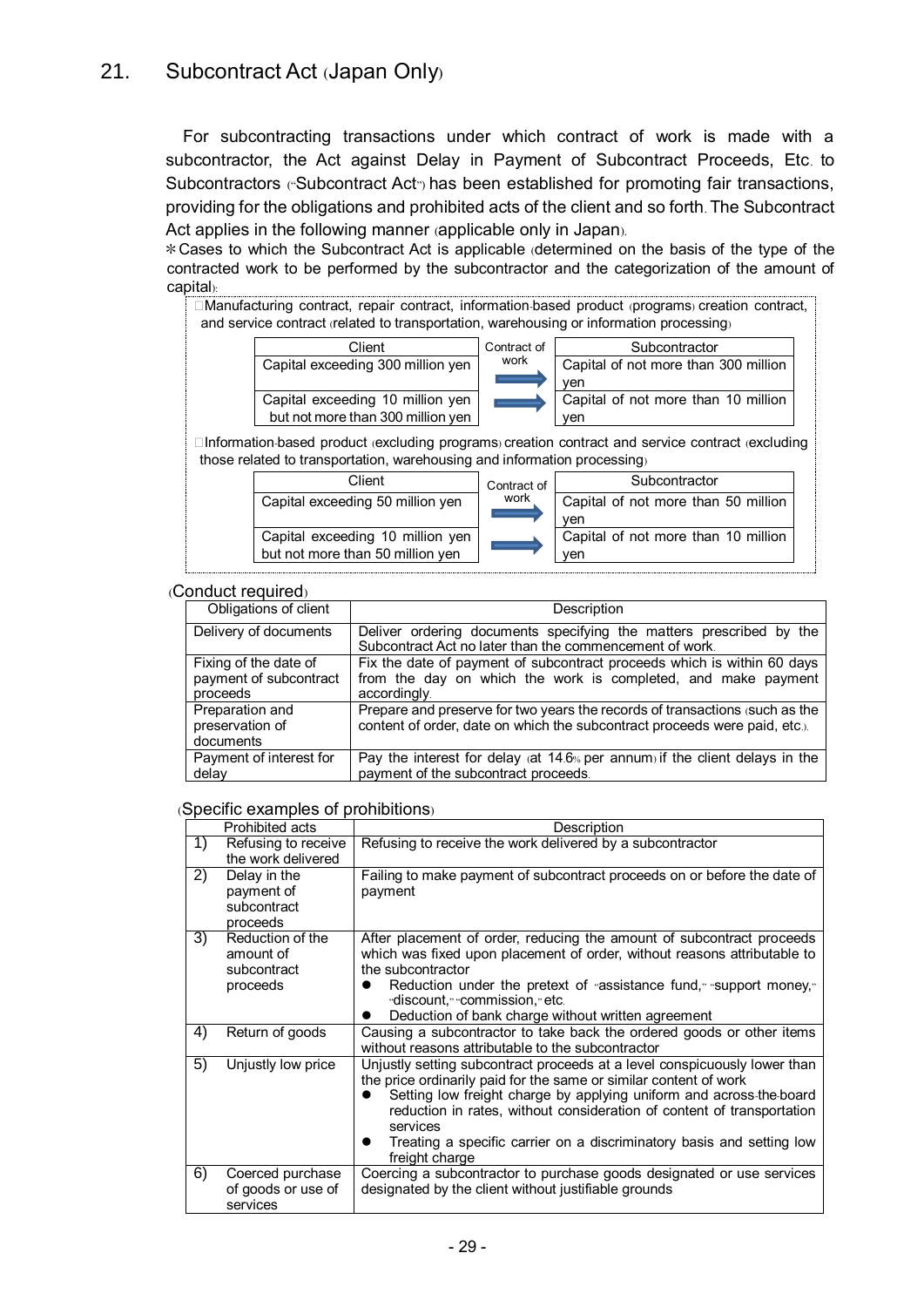| 7)    | Disadvantageous<br>treatment because<br>of reporting to<br>FTC, etc.                                       | Reducing the volume of transactions, suspending transactions or<br>otherwise giving some other disadvantageous treatment because the<br>subcontractor informed the Japan Fair Trade Commission (FTC) or other<br>competent authority of the violating acts of the client |
|-------|------------------------------------------------------------------------------------------------------------|--------------------------------------------------------------------------------------------------------------------------------------------------------------------------------------------------------------------------------------------------------------------------|
| 8)    | Collection of prices<br>of raw materials,<br>etc earlier than the<br>payment of<br>subcontract<br>proceeds | Causing a subcontractor to pay all or a part of the price of raw materials,<br>etc earlier than the date of payment of the subcontract proceeds, in cases<br>where the client has caused the subcontractor to purchase such raw<br>materials, etc.                       |
| 9)    | Delivery of<br>negotiable<br>instruments which<br>are difficult to be<br>discounted                        | With respect to the payment of subcontract proceeds, delivering a<br>negotiable instrument which is found difficult to be discounted by a general<br>financial institution                                                                                               |
| 10) - | Unjust request for<br>economic gains                                                                       | Causing a subcontractor to provide cash, services or other economic gains<br>for the client                                                                                                                                                                              |
|       | 11) Unjust re-work, etc.                                                                                   | Causing a subcontractor to bear costs and expenses in cases of<br>cancellation of order, change of the content of the work, or re-work or<br>additional work after the receipt of the work                                                                               |

#### \*Matters required to be specified in the ordering documents

1) Name of client corporation and the name of subcontractor; 2) date of delivery of the ordering document; 3) details of work of the contract to be performed by the subcontractor; 4) date of work; 5) place of work; 6) date of inspection (if the inspection of the work received is conducted); 7) amount of subcontract proceeds; 8) date of payment of subcontract proceeds; 9) amount and maturity date of the negotiable instrument if such instrument is to be delivered; 10) name of financial institution where the bulk settlement is made, loanable or payable amount, and the date of payment on which the client pays the amount equivalent to the claims (debts) for subcontract proceeds to the financial institution; and 11) amount and maturity date of electronically recorded monetary claims if the payment is to be made by such means.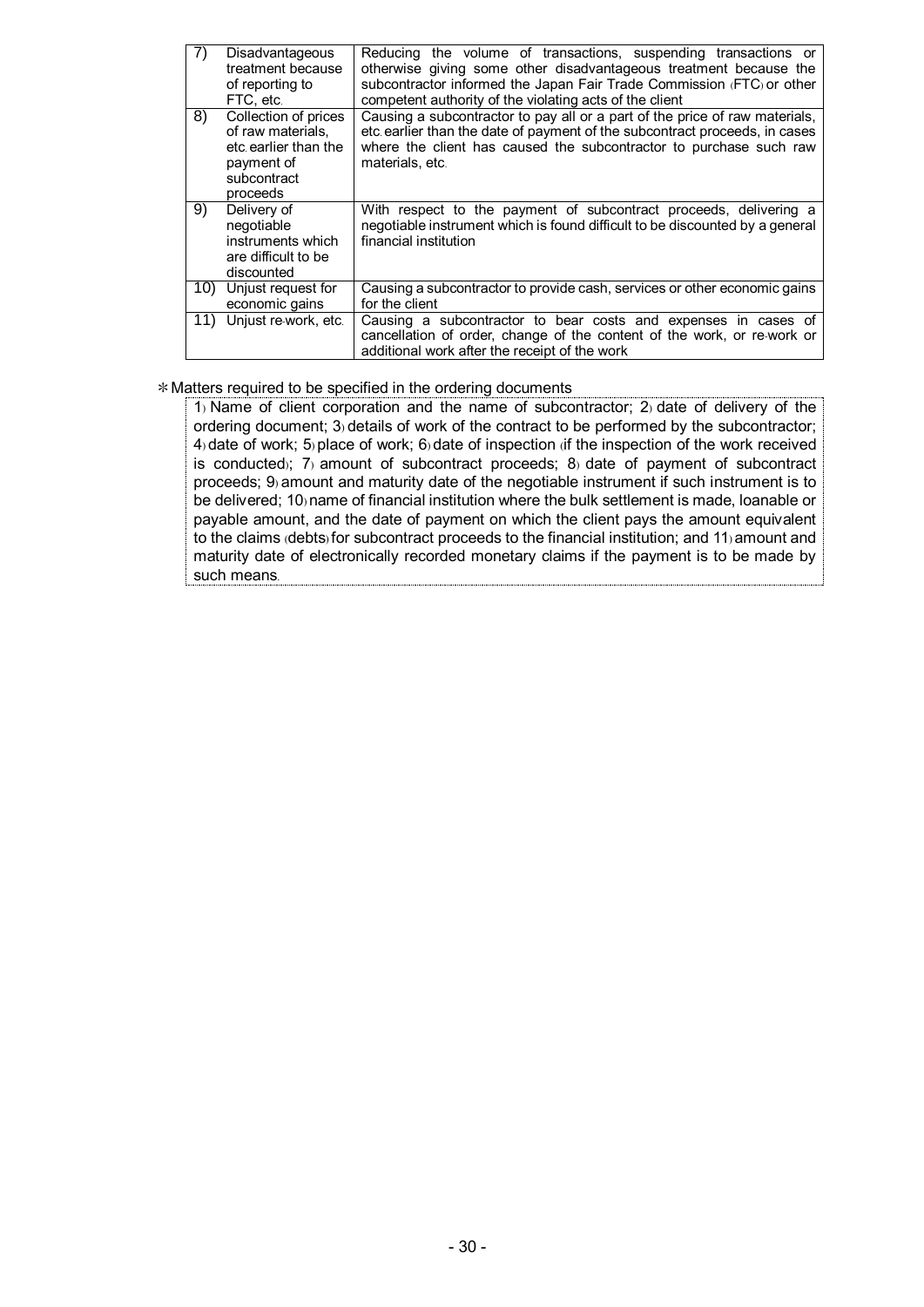## 22. Construction Business Act (Japan only)

The Construction Business Act has been established for the purpose of ensuring proper execution of construction work and protection of owners, more specifically to prevent defective construction work such as corner-cutting or rough construction work (applicable only in Japan). Under the provisions of this Act, construction business requires license, and in some cases contractors are unable to accept orders without license depending on the types of the work. Furthermore, work regulated under the Act requires assignment of qualified engineer. In order to comply with the Construction Business Act, it is necessary to confirm fully what types of construction work you are allowed to accept orders for before accepting the order or executing the work.

(Conduct required)

- 1) Whenever undertaking work or services, ensure the confirmation of whether the work or services fall under construction work regulated under the Construction Business Act. Make inquiries with the relevant division or department if the decision is difficult.
- 2) Consider the possibility of accepting an order only after confirming the status of license of the company or the relevant office.
- 3) Upon accepting an order of construction work regulated under the Construction Business Act, keep books and records and retain them for five years.
- 4) Assign a chief engineer for the construction site if the work falls under construction work regulated under the Construction Business Act.
- 5) In case of a construction work regulated under the Construction Business Act, assign a person with knowledge and experience who is responsible for the case, so that there will be no corner-cutting or rough work.
- 6) Comply with any and all laws and regulations and rules that are applicable to the work or services.
- 7) If the contract fees exceed 5 million yen when placing an order for construction work regulated under the Construction Business Act (including relevant orders to the cooperating companies), execute a contract for work with a company with construction business license.

(Specific examples of prohibitions)

- 1) An office without license accepting a contract for construction work regulated under the Construction Business Act (which requires license) from a client.
- 2) Blanket subcontracting.
- 3) Assign a full-time engineer of an office to any construction site as chief engineer.
- 4) Assign a non-qualified person to any construction site as chief engineer.
- $5)$  (v) Cause a dispatched worker to engage in a construction work regulated under the Construction Business Act.

\*Matters to be noted in connection with construction work regulated under the Construction Business Act

Minor work of contract fees less than 5 million yen may be accepted without license, in principle. However, with regard to businesses for which a company has obtained the license, only the offices with such license are able to accept orders, even if the contract fees for the order are less than 5 million yen.

\*Construction businesses subject to license (29 businesses) <Construction business license needs to be obtained for each business type classification >

|                 | Business type classification            |    | Business type classification                                  |
|-----------------|-----------------------------------------|----|---------------------------------------------------------------|
|                 | Civil engineering business              | 16 | <b>Glazing business</b>                                       |
| 2               | Architectural and construction business | 17 | <b>Painting business</b>                                      |
| 3               | Carpentry business                      | 18 | Waterproofing business                                        |
| 4               | <b>Plastering business</b>              | 19 | <b>Interior finishing business</b>                            |
| 5               | Scaffolding and excavation business     | 20 | Machinery, equipment, and facility installation work business |
| 6               | <b>Masonry business</b>                 | 21 | Heat insulation work business                                 |
| 7               | Roofing business                        | 22 | Telecommunication engineering work business                   |
| 8               | Electrical contracting business         | 23 | Landscaping work business                                     |
| 9               | <b>Plumbing business</b>                | 24 | <b>Drilling work business</b>                                 |
| 10 <sup>°</sup> | Tiling, roofing and block business      | 25 | Cabinetmaking work business                                   |
| 11              | Steel structure contracting business    | 26 | Water supply facilities work business                         |
| 12              | Steel reinforcement business            | 27 | Firefighting facilities work business                         |
| 13              | Paving business                         | 28 | Sanitation facilities work business                           |
| 14              | Dredging business                       | 29 | Demolition work business                                      |
| 15              | Steel metal work                        |    |                                                               |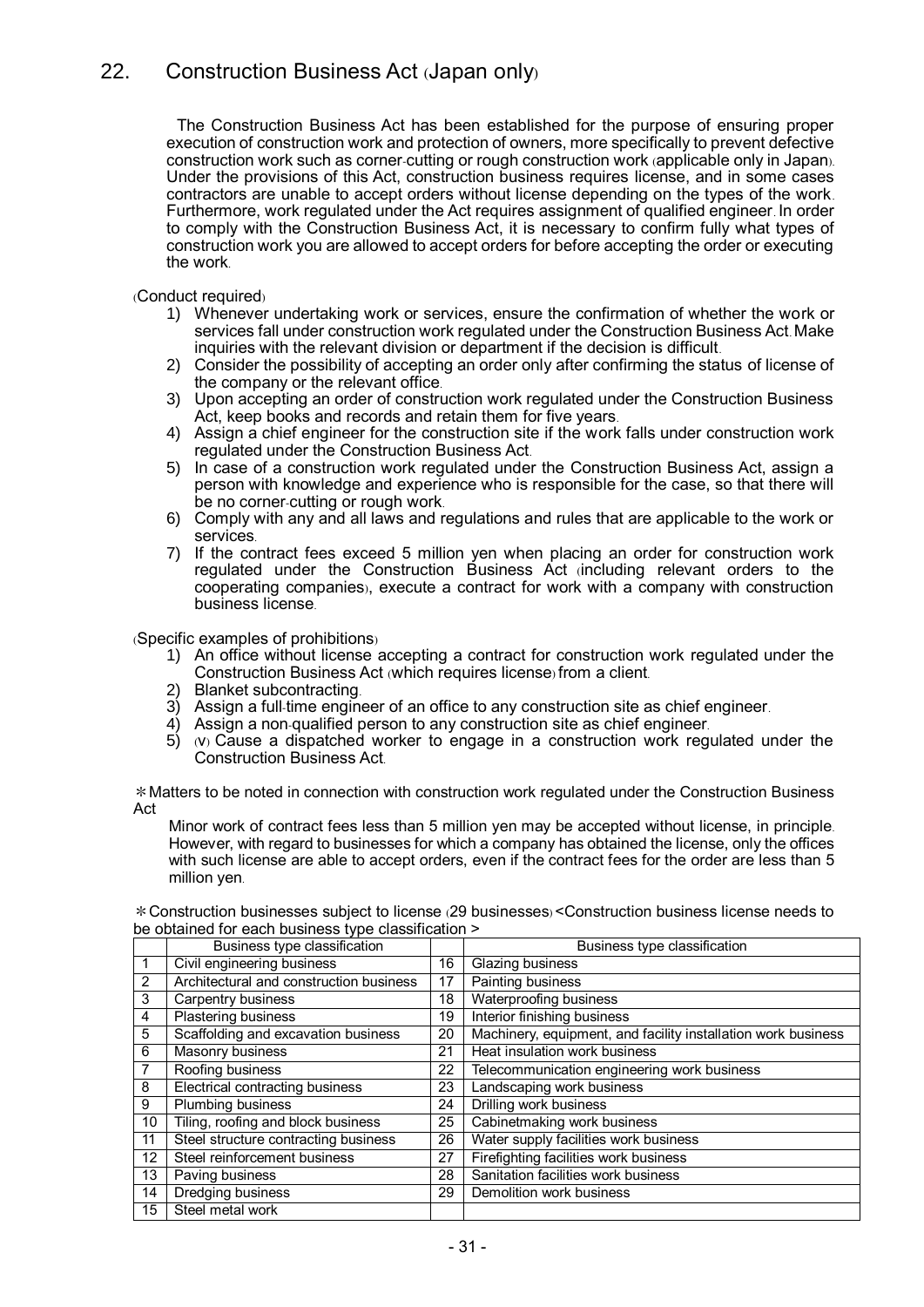"Worker dispatching" means causing a worker employed by one person so as to be engaged in work for another person under the instruction of the latter, while maintaining his/her employment relationship with the former.

The Worker Dispatching Act ("Act for Securing the Proper Operation of Worker Dispatching Undertakings and Protecting Dispatched Workers") is designed to "promote protection and other measures for dispatched workers, and thereby to contribute to the stability of employment and otherwise to the promotion of the welfare of dispatched workers," and provides for the rules which the dispatching business operators and the client shall follow. The Worker Dispatching Act came into effect on July 1, 1986, and was revised thereafter from time to time according to the change of social conditions, such as change of economic circumstances and work awareness.

| Dispatching business operator                                                                  | Client                                                                         |
|------------------------------------------------------------------------------------------------|--------------------------------------------------------------------------------|
| Duly obtain the license and make proper                                                        |                                                                                |
| notifications                                                                                  |                                                                                |
| Submit worker dispatching business reports and                                                 |                                                                                |
| related client share reports every fiscal year                                                 |                                                                                |
| Avoid dispatching workers for prohibited services (*1)                                         | Avoiding receiving worker dispatching services for<br>prohibited services (*1) |
| Avoid dispatching workers on a daily basis or for a                                            |                                                                                |
| fixed term of 30 days or less (which is prohibited in                                          |                                                                                |
| principle)                                                                                     |                                                                                |
| Avoid dispatching a worker to his/her former                                                   | Avoiding accepting an ex-employee as dispatched                                |
| employer within 1 year after his/her separation from                                           | worker within 1 year after his/her separation from                             |
| service                                                                                        | service                                                                        |
| Limiting dispatching of workers to group enterprises                                           |                                                                                |
| at or below 80%                                                                                |                                                                                |
| Disclosing the percentage of the difference between                                            |                                                                                |
| the dispatching price clients pay and the wage of                                              |                                                                                |
| dispatched workers (so called "margin of dispatching                                           |                                                                                |
| business"), etc.                                                                               |                                                                                |
| Taking measures for stabilizing employment of                                                  |                                                                                |
| dispatched workers                                                                             |                                                                                |
| Avoiding dispatching beyond the restrictions on                                                | Avoiding receiving worker dispatching services                                 |
| dispatching period                                                                             | beyond the restrictions on dispatching period                                  |
|                                                                                                | Avoiding designating a specific dispatched worker,                             |
|                                                                                                | holding interview before engagement, or causing                                |
|                                                                                                | resume to be sent                                                              |
| Dispatching work contract specifying all essential                                             | Dispatching work contract specifying all essential                             |
| matters (content of work, place of work, work period                                           | matters (content of work, place of work, work period                           |
| and so forth)                                                                                  | and so forth                                                                   |
| Making briefing sessions concerning working                                                    |                                                                                |
| conditions before employment                                                                   |                                                                                |
| Giving consideration to ensure proper balance                                                  | Giving consideration to promote proper balance                                 |
| between dispatched workers and workers directly                                                | between dispatched workers and workers directly                                |
| hired by clients                                                                               | hired by clients                                                               |
| Taking measures for career development of                                                      |                                                                                |
| dispatched workers                                                                             |                                                                                |
| Indicating the condition of employment, working                                                |                                                                                |
| conditions and dispatching fees clearly upon                                                   |                                                                                |
|                                                                                                |                                                                                |
| execution of labor contract                                                                    |                                                                                |
| Properly procuring social and labor insurance                                                  | Confirming the status of social and labor insurance                            |
| coverage                                                                                       | coverage                                                                       |
| Having developed the system for dealing with                                                   | Having developed the system for dealing with                                   |
| complaints from dispatched workers                                                             | complaints from dispatched workers                                             |
| Having appointed a responsible person acting for                                               | Having appointed a responsible person acting for                               |
| the dispatching undertaking, and preparing a<br>management record with regard to dispatch work | the client, and preparing a management record with<br>regard to dispatch work  |

Check points for dispatching business operators and for clients

(\*1) Prohibited acts: port transport services, construction work, security services, medical-related services provided in hospitals, etc.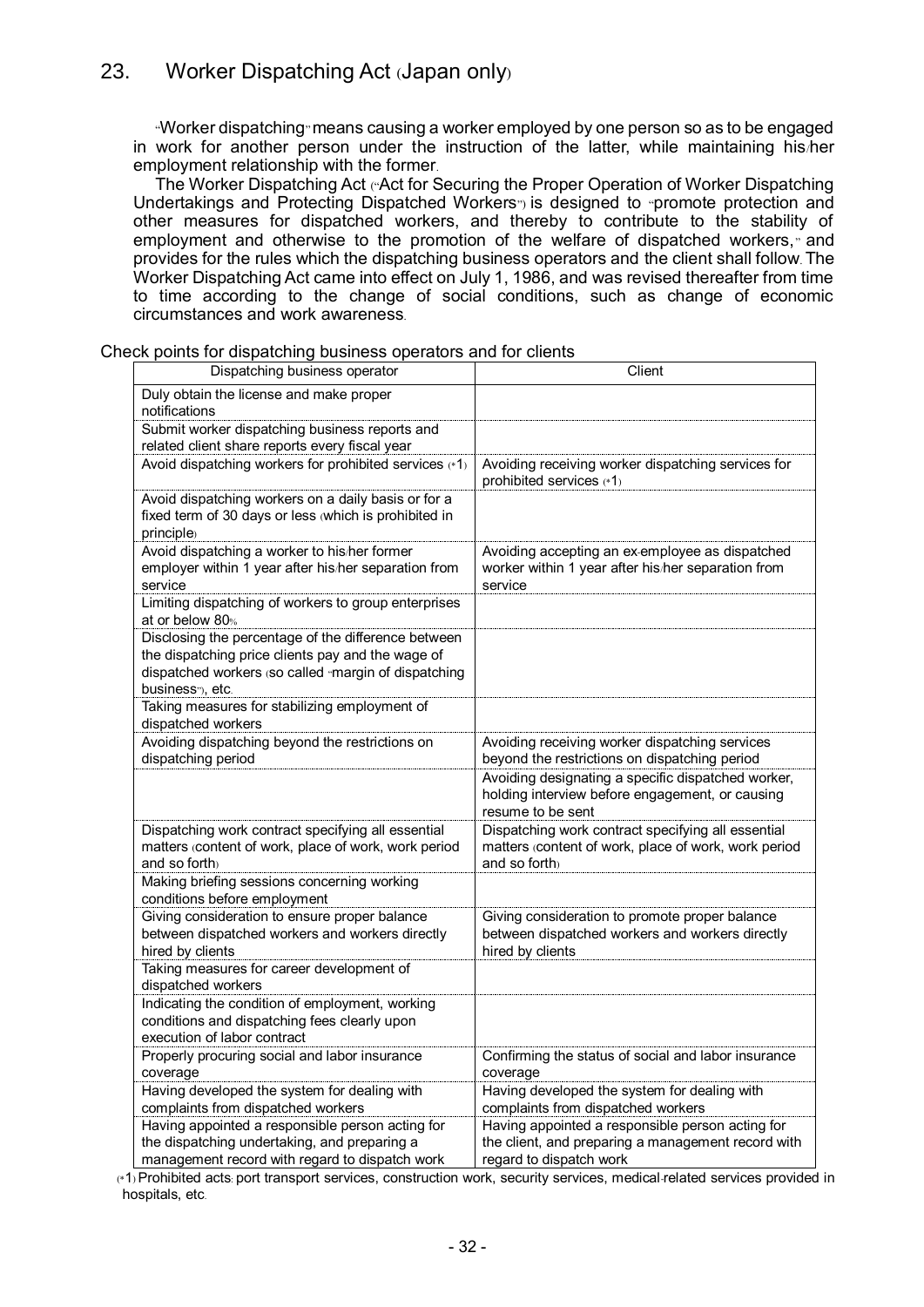### Outline of Amendment to Worker Dispatching Act of 2015

1. Unification of license system for worker dispatching undertakings

Classification of Specified Worker Dispatching Undertakings and General Worker Dispatching Undertakings is abolished, and all worker dispatching undertakings require license under the new licensing standards.

2. Revision of restrictions on the worker dispatching period

The system prior to revision not restricting the period for receiving worker dispatching services for the categories of work, so-called "26 special job categories," is revised so as to apply the following two types of restrictions on the period to all worker dispatching services for which worker dispatching contract is executed after the effective date of the amended Act, regardless of the types of the services.

2-1. Restrictions on the period on an office-to-office basis

A client shall not receive worker dispatching services at the same office of its own for more than 3 years in principle. If the client receives the services beyond the period of 3 years, hearing of opinions of the majority labor union of the client (\*) is necessary.

2-2. Restrictions on the period on an individual basis

A client shall not accept the same dispatched worker at the same organization unit of the client for more than 3 years.

3. Measures for career development

Dispatching business operators are obliged to take the following measures for the dispatched workers employed by them for the career development purposes.

- ・ Step-by-step and systematic education and training
- Career consulting for workers who are interested
- 4. Promotion of equal and balanced treatment of regular and non-regular workers
- 5. System of deemed-offer of an employment contract

Clients are deemed to have offered an employment contract to a dispatched worker under the same terms and conditions as those offered by dispatching business operators to the dispatched worker upon the occurrence of any of the following illegality at the client, and such employment contract shall be deemed concluded immediately upon acceptance of such offer by the dispatched worker.

- (1) Engaging the dispatched worker in any prohibited services (port transport services, construction work, security services, or medical-related services provided in hospitals, etc.)
- (2) Receiving worker dispatching services from a dispatching business operator without a license
- (3) Receiving worker dispatching services over the restrictions on the period on an office-to-office basis
- (4) Receiving worker dispatching services over the restrictions on the period on an individual basis
- (5) Receiving so-called "disguised contract labor" services

(This means that clients receive worker dispatching services without concluding a worker dispatching contract, insisting that the work is performed under contract for work or similar arrangement, and giving orders and directions directly to the worker.)

#### <Reference> Disguised contract labor is …

actually a worker dispatching arrangement although a contract for work is executed, and is illegal.

 $\square$ Patterns of typical disguised contract labor are as follows:

1. Representative type:

The client gives particular and precise instructions for the work directly to the worker and provide attendance and work-hour control, while insisting that the work is performed under contract for work.

2. Nominal management position type:

A person with only a nominal management position is assigned to the work site, but this person only communicates the instructions and directions of the client to individual workers; in fact, it is the same as the client directly giving such instructions and directions.

3. Unspecified employer type:

Business Operator A places order with Business Operator B for work, and Business Operator B outsources the work to Business Operator C as it is. A worker employed by Business Operator C works at the work site of Business Operator A and performs the work under instructions of A and B. It is confusing because the worker's actual employer is uncertain.

4. Disguised self-employed contractor type:

Actually, Business Operator A acts as intermediary between Business Operator B and a worker. However, Business Operator B does not conclude a labor contract with the worker and engages the worker in work as self-employed contractor under a contract for work, so that Business Operator B may give instructions and directions for the work.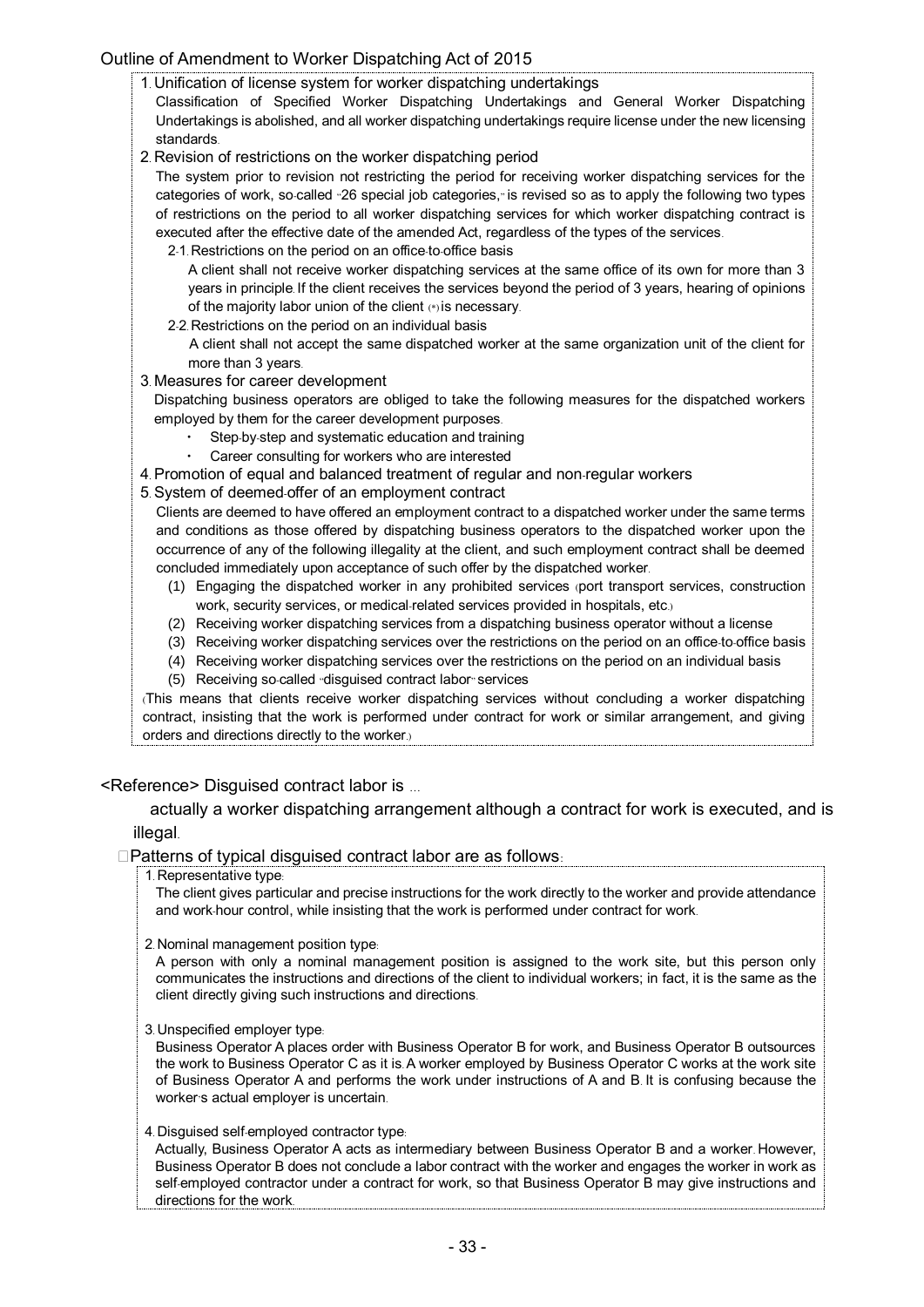# 24. Internal Reporting

The HTS Group has set up a system for reporting illegal acts and wrongdoing. When a matter is reported, an investigation is conducted to determine the facts of the matter and remedial action is taken as necessary. All employees should be aware that you have an obligation to report to the company any acts that you suspect are illegal or likely to be illegal. Persons making internal reports will never be treated disadvantageously.

(Conduct required)

1) If you encounter any matter that constitutes or is likely to constitute violation of this Code of Conduct, immediately report the matter to your supervisor. If you hesitate to report the matter to your supervisor, you may report it to another manager or one of the contacts for internal reporting.

\*Examples of matters subject to reporting

- ・Power harassment
- ・Sexual harassment
- ・Irregular transactions (dishonest accounting)
- ・Violation of laws and regulations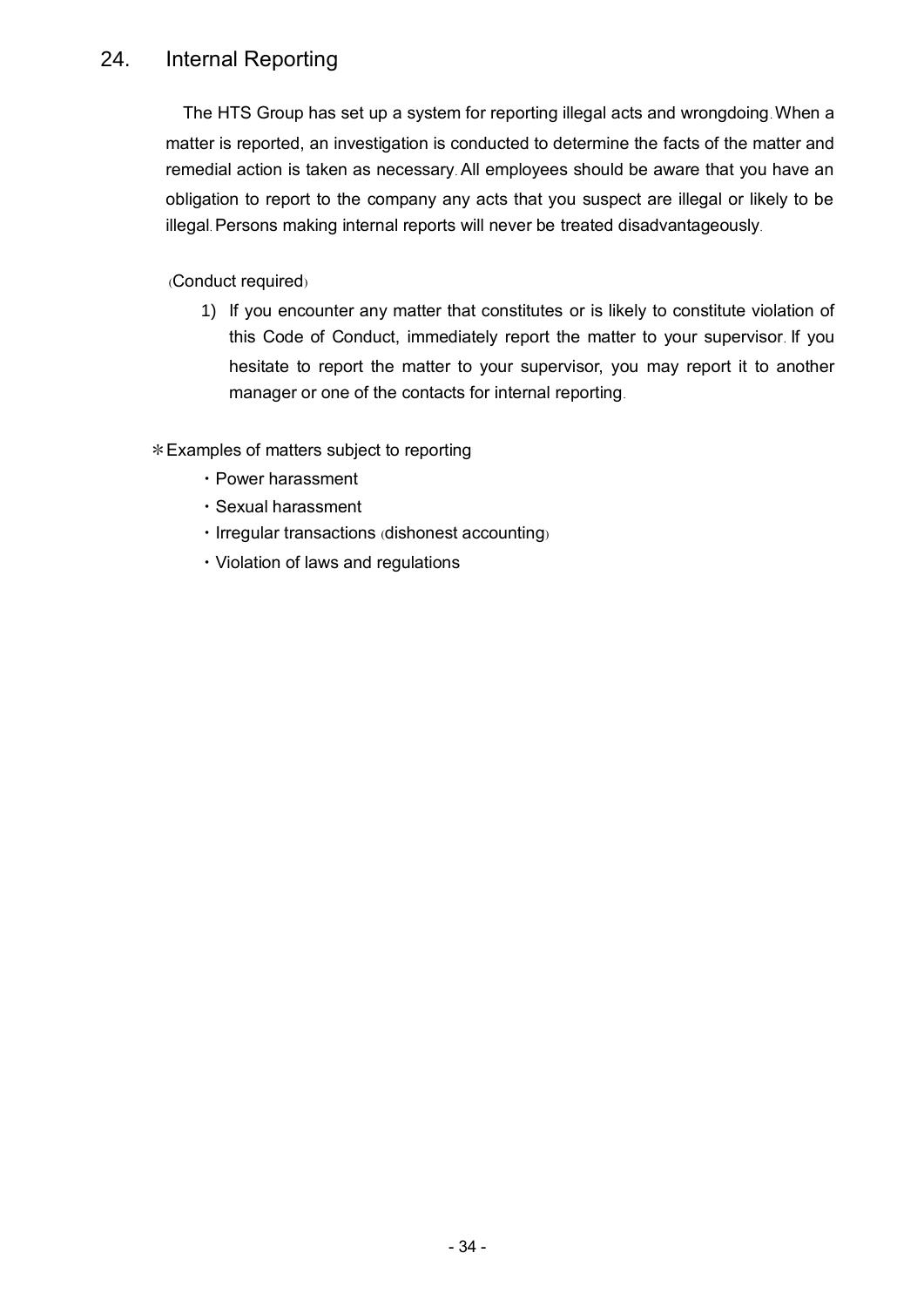### 25. Crisis Management

In the event of a natural disaster, the HTS Group needs to not only ensure the continuity of business, but also fulfill its social responsibility as a company providing social infrastructure and play a role in the system for supplying relief supplies.

The Group also makes an organized effort to take appropriate steps to ensure the safety of employees and the continuation of business activities in response to threats such as cyberattacks and other physical acts of terrorism.

In order to fulfill this responsibility, it is necessary to establish a "Business Continuity" Plan (BCP)" under normal circumstances, identify operations that cannot be stopped even in the event of a disaster, etc. (important operations), consider alternative means for when management resources for executing these operations are damaged, and make preparations for acting without panic through training.

(Conduct required)

- 1) First ensure your own safety and then assist with the safety of other employees and family members.
- 2) Store supplies including first-aid equipment, and enough food and water to last for several days after the disaster occurs.
- 3) Establish a system for ensuring business continuity. Establish a system enabling business to be restored as quickly as possible because interruption of the company's business affects not only customers, but also many other relevant parts of society.
- 4) Revise the BCP in each time for the "behavioral procedures" and "alternative means<sup>"</sup> in the event of a disaster to enhance the ability to respond in the event of a disaster by conducting training based on the "Business Continuity Plan (BCP)" and considering issues identified in training.